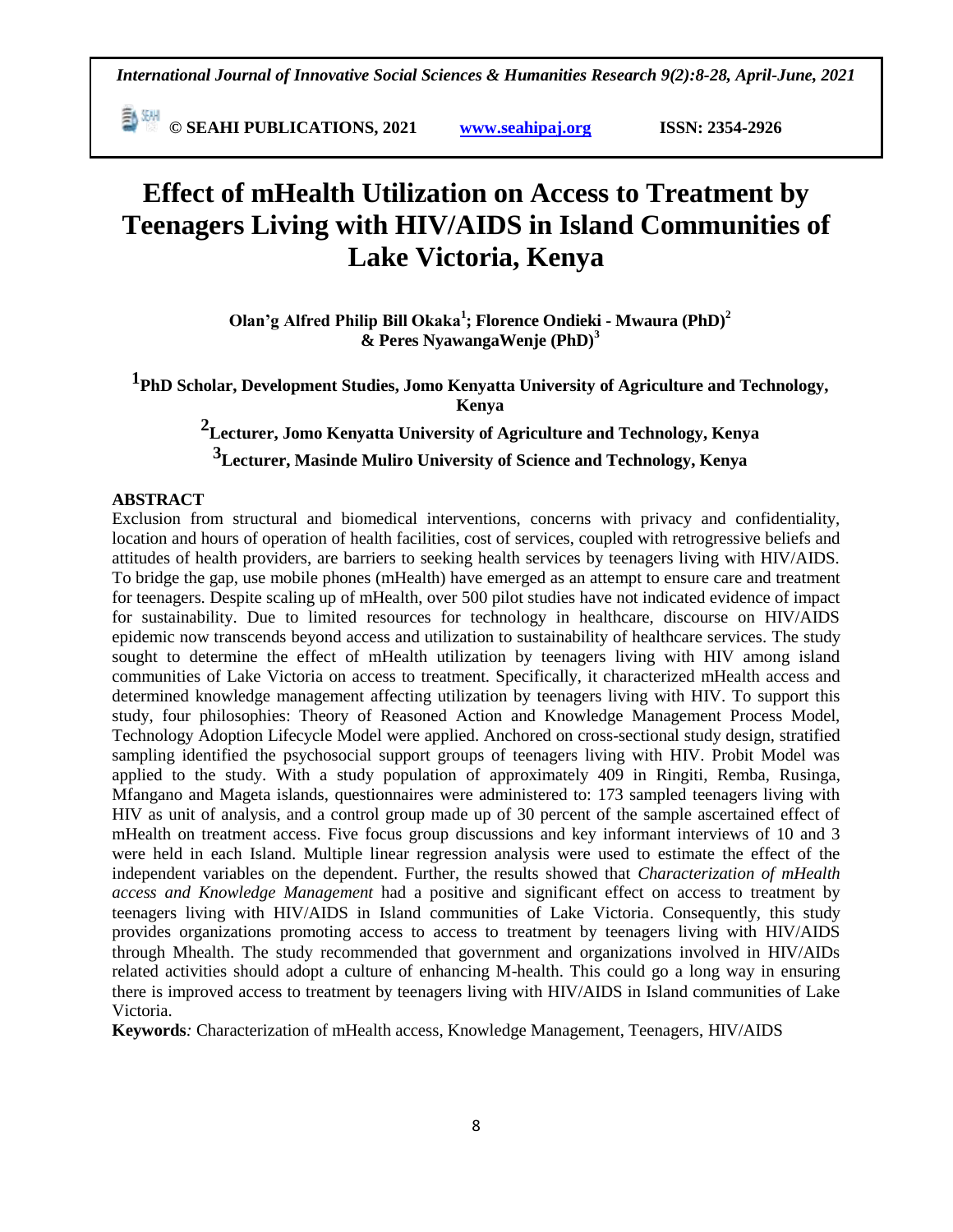#### **INTRODUCTION**

Globally, seven billion people are covered by mobile-cellular network; 84 and 67 percent are in urban and expectively (International Telecommunication Union [ITU], 2016). Despite 75 percent of people in union people in Africa being non-users (ITU, 2016), Kenya"s mobile penetration was at 88.1 percent with 37.8 million subscribers (Communications Authority of Kenya [CAK], 2015). As mobile penetration hit the two-thirds mark in 2010 signifying a massive shift in the global digital commons (ITU, 2010), near-universal penetration is expected by 2020 (Banjanovic, 2009). Mobile phone has become an electronic wallet, the window to the World Wide Web, an education device, and more, and globally, mobile devices outnumber PCs, credit cards, and TVs (Lane, Isenberg, & Knoop, 2007). The low-tech solution bridges the digital divide (Lane *et al.*, 2007) as growth of mobile phones is outpacing communication through mass media (Chipchase, 2005).  $\frac{L_{\text{max}}}{L_{\text{max}}}$  . The set of the Society and Society Society Society Society Society Society Society Society Society Society Society Society Society Society Society Society Society Society Society Society Society Soc

By 2011, more than thirty years into the HIV/AIDS pandemic, about five million young people aged 15- 24 were living with HIV (UNICEF 2011); representing 41 percent of all new infections. With 890,000 acquiring HIV each year, nearly 2,500 young people are infected day (Joint UN Programme on exparing Trivistical year, nearly 2,600 young people are infected any count of the regularities of HU/AIDS, 2010). At least 95 percent of new infections happen in less developed countries, with SSA being the hardest hit (UNICEF 2011).While most of the new infections in SSA occur in adults over the age of 25, HIV disproportionately affects young people (UNAIDS GAP Report, 2014). More than 4 in 10 new infections among female are in those aged 15-24; a cohort at risk of equating to higher HIV prevalence rates when they are older (UNAIDS GAP Report, 2014). For example, in Mozambique, HIV prevalence is seven percent among 15-19-year-old but rises to 15 percent for 25 years old. Likewise, in Lesotho, HIV prevalence rises from four percent among 15-19-year-old to 24 percent among 20-24 year-old (UNAIDS GAP Report, 2014).

In Africa (Benin, Ghana, Senegal, South Africa, Tanzania, and Zambia), as opposed to general population, fishing communities have high HIV/AIDS prevalence rates (Kissling, Allison, Seeley, Russell, Bachmann, Musgrave, & Heck, 2005). Prevalence rates for fisherfolk were 20.3% in the Democratic Republic of Congo, 30.5% in Kenya and 24.0% in Uganda, representing 4.8, 4.5 and 5.8 times higher than in the general population respectively (Kissing *et al.*, 2005). Moreover, in Kenya and Uganda, this incidence was 2.1 and 1.8 times respectively higher than truck drivers who use roads along the lake region. Rates of HIV infection are even slightly higher for fisherfolk than for sex workers (Kissing *et al.*, 2005). In Homa Bay County, there are over 15,000 children (aged 14 and below) in need of ART; concern for continued care and treatment, with decrease in non-adherence, will presumptively reduce incidences and prevalence into their adulthood (NACC Kenya County Profile, 2014).Villages and towns in the islands of Lake Victoria (Kenya), are dominated by hotels, bars, and tailoring shops, fueled by money from daily sales of fish, and residents seemed to encapsulate a phrase describing Luo"s desire to enjoy their life; "*giheroraha*," luo for "they love pleasure" (Okoth-Okombo, 1999). Due to casual sexual relations in such environment, and as explained by the social epidemiology concept (Berkman &Kawachi, 2000; Freund &McGuire, 1999), this relates to the early burden of the HIV/AIDS epidemic in SSA. Fishing communities in Uganda (Rakai district), Tanzania (Mwanza and Bukoba provinces) and Kenya (formerly Nyanza province) where the initial cases of HIV/AIDS were recorded in the early 1980s (Barnett &Whiteside, 2002).

Despite effort to fight HIV/AIDS in Lake Victoria regions, both biomedical and social-cultural interventions like voluntary HIV counseling and testing (VCT), prevention of mother-to-child transmission (PMTCT), voluntary medical male circumcision (VMMC), and HIV Exposed Infant (HEI) intervention, Key Populations programming (KP), Pre-and Post-Exposure Prophylaxis (PEP and PrEP), and stopping levirate culture, all exclude direct involvement and engagement of teenage population. A non-teenage focus intervention perhaps is a driver of adult-based HIV/AIDS information dissemination strategies in Kenya Exclusion of non-teenage focus intervention present teenagers living with HIV from island communities of Lake Victoria, with single option to attempt to visit health facilities for medical information and services (International Planned Parenthood Federation [IPPF], 2010). However, lack of confidentiality, fear of mistreatment, inconvenient hours and locations of facilities, high costs of services, limited knowledge of available services (Tylee, 2007), lack of privacy and confidentiality, coupled with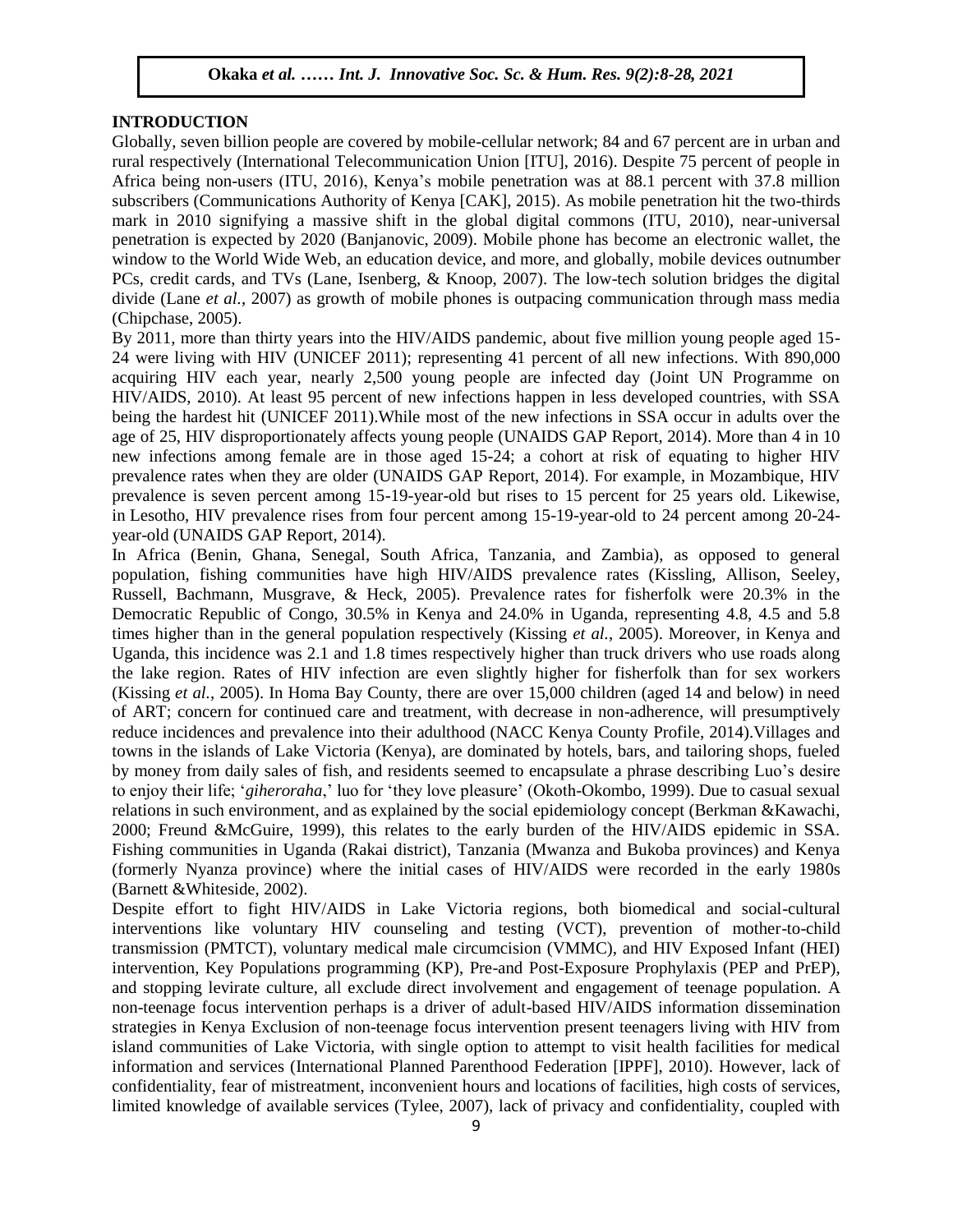negative beliefs and attitudes by health care workers, are major barriers for teenagers to seek information (IPPF, 2010) at the health facility. Teenagers also shy away from service offered based on marital status  $(Tyle, 2007)$ , like couple counseling during pregnancy.

In response to poor health indices catalyzed by low provision of health care services (KAIS, 2014) and low investment in healthcare infrastructure, it is presumed that mHealth ability to cross borders will bridge the gap in the islands. From 2012, teenagers living with HIV/AIDS from island communities of Lake Victoria Kenya have been exposed to various mHealth projects: K-MET's SRHR information (*e* and *m* platforms) and health insurance mTIBA, ADS Nyanza Youth ASK SMS Project; SRHR Alliance GUSO Project; Marie Stopes Kenya M4RH Project, JHPIEGO"s TUPANGE Family Planning Project, among others, with continued funding to end by the year 2020. It is with this background that this study.Important for this study will be to understand mHealth by characterizing teenagers living with HIV from island communities of Lake Victoria and to what extent its (access) effects treatment. Establishing knowledge management and technology obsolescence, while exploring community-based health support systems that possibly facilitate suitable utilization of mHealth by teenagers living with HIV from the island communities of Lake Victoria. Using probit model, this study wishes to measure utilization of teenager on mHealth against access with interest in the number of: referrals made, ART initiated, and treatment adherents.

#### **Statement of the Problem**

The emergence of mHealth as an alternative access point for care and treatment is lauded by development agencies as ingenious innovation for bridging health care access for teenagers living with HIV/AIDS among detached communities like the islands of Lake Victoria. It is also presumed that mHealth transcends beyond teenagers" concerns with location and unfriendly hours of operation of health facilities. mHealth is alleged to increase privacy and confidentiality, reduce cost of service delivery, and loops over retrogressive cultural beliefs and attitudes exhibited by health care providers and caregivers, consequently increasing access to health information, care and treatment. With increased access to mobile phones, it is presumed that mHealth can easily reach teenagers, a population missed out on national HIV/AIDS interventions. However, despite the growth in mHealth interventions and donor agencies lining up to support its scaling up, enrollment and adherence to treatment by teenagers living with HIV/AIDS in Kenya remains a challenge; a worrisome trend as HIV epidemic in subsequent years will be largely determined by the success made in slowing the spread among teenagers. Information on characterization of mHealth utilization, knowledge management of information are critical for making informed decisions on programing for teenagers on mHealth and living with HIV. Consequently, this called for studies to examine health-information and care and treatment seeking behaviors among teenagers living with HIV and AIDS on mHealth. This study, therefore, sought to determine the effect of mHealth utilization on access to treatment by teenagers living with HIV/AIDS in island communities of Lake Victoria.

#### **Research Objectives**

The study was guided by the following research objectives:

- i. Characterize mHealth utilization by teenagers living with HIV from island communities of Lake Victoria and its effect on treatment access.
- ii. Establish the knowledge management of mHealth information by teenagers living with HIV from the island communities of Lake Victoria and its effect on access to treatment.

#### **THEORETICAL REVIEW**

This study was anchored on Health Belief Model and Knowledge Management Process Model. The Health Belief Model (HBM) explains and predicts health-related behaviors, particularly regarding the uptake of health services (Janz& Marshall, 1984). HBM suggests that people's beliefs about health problems, perceived benefits of and barriers to action and self-efficacy explain engagement (or lack of engagement) in health-promoting behavior (Janz& Marshall, 1984). It opines that a stimulus, or cue to action, must also be present to trigger the health-promoting behavior (Janz& Marshall, 1984). In operationalizing the theory, an attempt to establish characterization of mHealth access of teenagers living with HIV from island communities of Lake Victoria followed a cascade of (i) perceived threat (ii)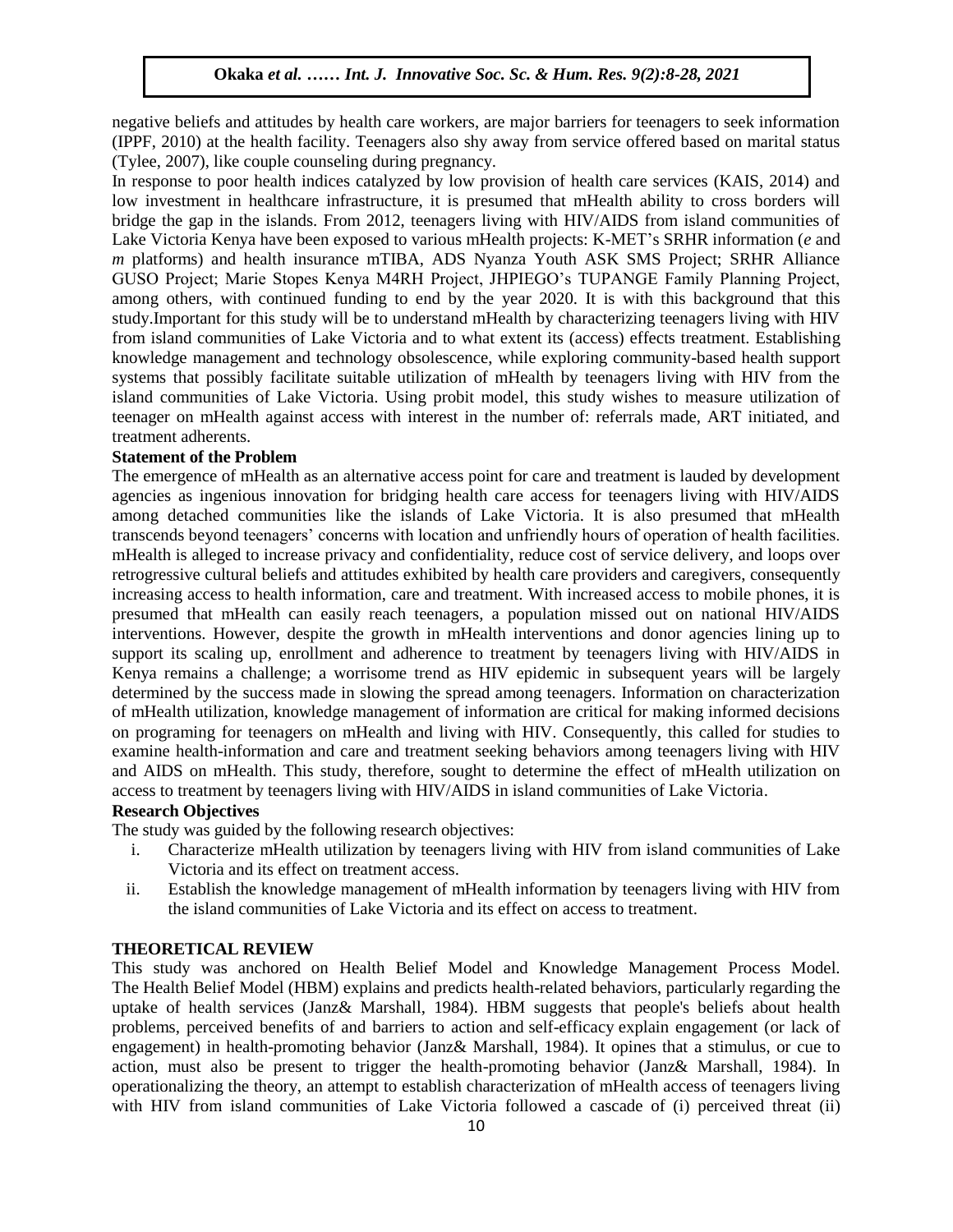perceived behavior, and (iii) modifiers such as variables, cues to action, and self-efficacy, and probes into demographics, personality, social class, and peer and reference group pressure, costs, painful, inconvenient, and unpleasant, as an angle of finding out if teenagers believe that the benefits by far outweigh the consequences of continuing the old behavior (Center for Disease Control and Prevention, 2004). The above set provided explanations, why teenagers living with HIV use mobile phones, frequency of use, length of engagement, social media sites known and accessed, and the global connections they have, and primary reason for using the favorite mHealth network. This study took connections they have, and primary reason for using the favorite mHealth network. This study took cognizant of the fact that theoretical constructs that constitute the HBM are broadly defined, as interpersonal influences are also particularly difficult to measure as cues (Rosenstock, 1974). Furthermore, the HBM does not specify how constructs of the model interact with one another (Glanz, Barbara, Viswanath, 2008). Therefore, different operationalizations of the theoretical constructs may not be strictly comparable across studies (Maiman, Marshall, John, Don, Robert, 1977).

Knowledge Management (KM) is considered the process of capturing, developing, sharing, and effectively using organizational knowledge (Davenport, 1994). KM includes (i) techno-centric - with a focus on technology that enhance knowledge sharing and creation (Alavi $\&$  Dorothy, 1999), (ii) organizational - how an organization can be designed to facilitate knowledge processes (Addicot, McGivern, Ferlie, &Ewan, 2006)*,* and (iii)ecological - the interaction of people, identity, knowledge, and environmental factors as a complex adaptive system akin to a natural ecosystem (Carlson, Marcu, Okurowsk, & Mary, 2013). This study focused on getting the right knowledge to the right teenager at the right time, which implies a strong tie to an understanding of where and in what forms knowledge exists. This study also considered the KM creation processes that span organizational functions to ensure initiatives are accepted and supported by teenagers. This study considered the two strata of knowledge: explicit and tacit. In application, for explicit, teenagers living with HIV in the islands of Lake Victoria will be probed on: (i) if they create part of information circulating on mHealth or they are only recipients; (ii) how they store information generated or received in the wake of stigma and discrimination, privacy in accessing HIV treatment as a teenager, and staleness of information; (iii) how they share knowledge either among themselves or with other teenagers at community, national, regional and global levels; and (iv) the use of information through personal and group evaluation, refining and improving, or simply circulating it as part of routine dissemination. For tacit knowledge, with potential idiosyncratic issues arising from experiences as being a person living with HIV/AIDS, teenagers will be probed on: (i) if they do generate information on their personal lives and feed to the system; (ii) how they use the mHealth platform to synthesize tacit information – or group wares (like WhatsApp, Telegram, Instagram, among others); and (iii) how this information is stored for retrieval and usage among their groups.

# **Conceptual Model and Hypothesis**

Conceptual framework can be defined as a set of broad ideas and principles taken from relevant fields of inquiry and used to structure a subsequent presentation (Ravitch & Carl, 2019). Figure 1 shows the conceptual framework which will be used in this study and depicts the interrelationship between the study variables. The proposed conceptual framework encompassed characterization of mHealth users and knowledge management which affect mHealth utilization among teenagers living with HIV (the dependent variable).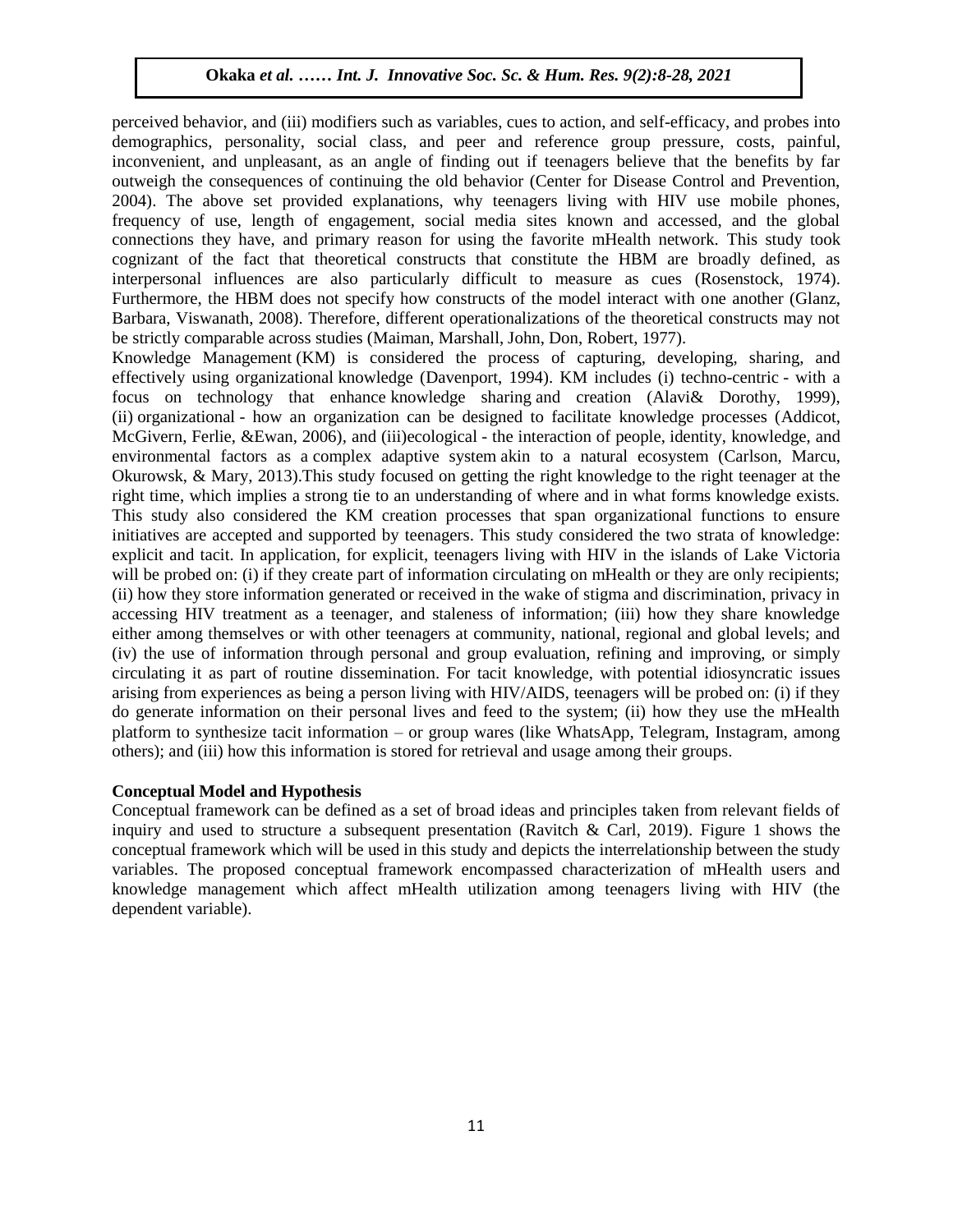

# **Independent Variables Dependent Variable Services**

.



# **Empirical Review**

Unlike landlines, mobile phone usage in Africa has soared; now an integral part of the economy of African countries (Aker *et al.*, 2010). Although those who initially owned and used mobile phones were educated, wealthy, male and living in urban areas, more recently, cell phone use has expanded to include those living in rural areas, and those with fewer resources (Aker *et al.*, 2010). Technology accessible by teenagers has exponentially expanded: for instance, globally, iPhone Apps. hit one billion users, Facebook added 100 million users, and YouTube uploaded an estimated 400 hours of video every minute in 2011, (Statistical Yearbook [SY], 2011). Teenager's fear of missing out was deduced by a University of Maryland study that suggested access to social media services may be addictive (Sikron, 2003).

Economic and technological advancements in SSA provide opportunities to develop mHealth solutions to improve health care (Deloitte, 2012, Open Global Mobile Survey). mHealth services, such as, simple text messaging to improve treatment compliance and applications for diagnostic and treatment support, and complex system infrastructures that enable remote monitoring and audio-visual communication for real time interaction between patients and providers are available (The Mobile Economy Report, 2014). In low-income countries, the primary focus is on reducing health care costs, optimizing assets utilization and efficiency, delivering higher quality of care, and improving patient experience (The Mobile Economy Report, 2014).

SSA, the focus is in improving access to basic health care, remote diagnosis, remote monitoring and prevention; followed by access to health-related information, quality and effectiveness of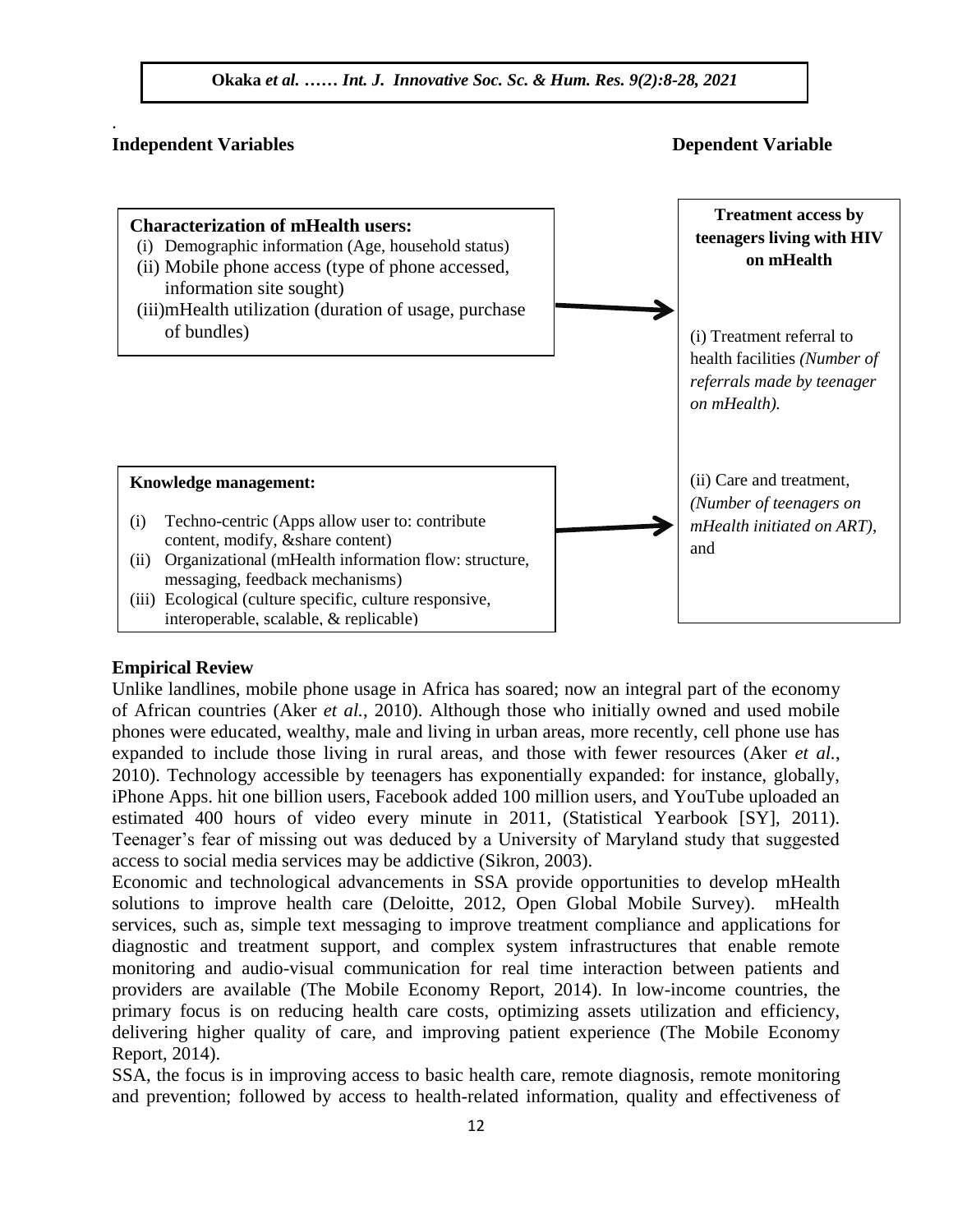service delivery, and reducing the shortage of well-educated health care professionals (The Mobile Economy Report, 2014). As mobile phones become widespread in Kenya (CAK, 2015), continued effort towards attaining efficient pro-poor health care requires an integrated approach, strategic partnerships and new business models (Deloitte, 2012, Open Global Mobile Survey).

Structured access is evident as, in a PMTCT study, expectant girls used cell phones to call their healthcare provider, for medication reminders and to schedule appointments. During the process, healthcare providers lauded the approach as very helpful, less time consuming, and more cost efficient than traditional methods of seeing or interacting with patients (Chang *et. al*, 2013). Increase in application of mHealth in the health care industry (VWC, 2009) is presumed to provide quality and easily accessible care at lower costs (GSMA  $\&$  PwC, 2012). The health care industry is thought to be the most promising new mobile phone growth channel (Deloitte, 2012, Open Global Mobile Survey).

Globally, teenagers are sharing more information about themselves on their social media: in 2008, 91% post a photo of themselves, up from 79% in 2006, and 71% post their school"s name, up from 49%. Also, 71% post the city or town where they live, up from 61% and 53% post their email address, up from 29%. A total of 20% post their cell phone number, up from 2% (SY, 2008). Arugu & Wosu …… Int. J. Innovative Soc. Sc. & Hum. Res. 8(1):1-11, 2020

It is presumed that teenagers have also been part of the increase in voice calls and short messaging services, which hit 7.0 billion minutes of calls up from 6.3 billion minutes in 2012 alone (CAK, 2013). The average/cumulative Minutes of Use (MoU) per subscriber per month increased to 76.7 up from 71.2 in the previous quarter. The increase in MoU during the period indicates that subscribers could make longer or more calls. Similarly, a total of 1.0 billion SMS was sent in the quarter compared to 986 million in the previous period representing a 10.1 percent increase (CAK, 2013). When teenagers on mHealth mutually exchange and create knowledge, it involves sharing, using and managing information which is considered Knowledge Management (Girard &Girard, 2015)*.*

In Africa, in rural Nigeria, teenagers share information, ideas and knowledge with their peers; with over half of the respondents abstaining from sexual activities because of information received from peers (Igbinovia & Ikenwe, 2015). In Kenya, teenage girls met new people, found old friends, shared pictures, videos, and games in their network online via social media (Okaka & Makori, 2015). Also, most teenagers who contemplated termination of pregnancy chatted most with peer on how best to do so, by learning of safe methods, and related health complications (Okaka & Makori, 2015).

Knowledge has become the driving force for social development, the attention of the society to information and knowledge is rising and people"s demands for information and knowledge is increasing step by step (Edem & Ani, 2010). Teenagers, recognized as a critical intervention cohort (NACC, 2017), makes it is pertinent to understand how they get informed via mHealth for decision making on matters HIV and AIDS.

# **METHODOLOGY**

Cross-sectional study design was used to demonstrate relationships (Kothari, 2004) and describes the effect of mHealth utilization on access to treatment by teenagers living with HIV/AIDS in island communities of Lake Victoria. Applying both qualitative and quantitative research techniques (Shields *et al.*, 2013), the survey method related mHealth access to: number of referrals, number of teenagers initiated on ART, and number of teenagers adhering to treatment. The study employed the probit model for the anticipated binary response in utilization of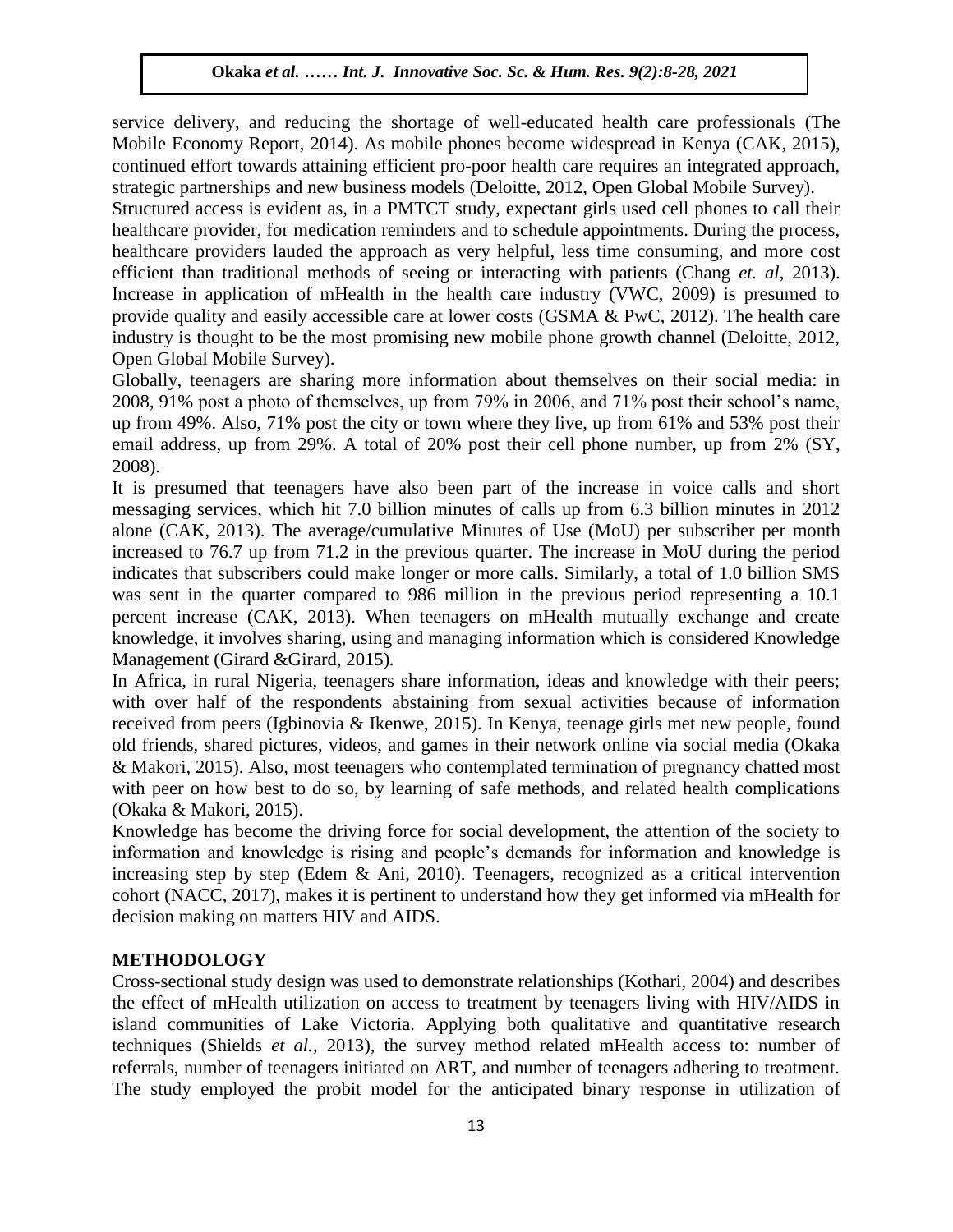mHealth and access to treatment. The study was carried out in islands of Lake Victoria that is, Ringiti, Remba, Rusinga, Mfangano and Mageta, which lie in the eastern part of Lake Victoria (in Kenya). The choice of the study area was based on (i) poor health indices affecting the teenagers in the regions (i.e., HIV/AIDS, Malnutrition, Unwanted and Unplanned Pregnancies, Termination of Pregnancies, Sexually Transmitted Infections) and (ii) low provision of health care services (KAIS, 2014) due to the detachment from mainland and limited investment in healthcare infrastructure.

The population study was teenagers (13 to 19 years) who have: (i) tested HIV positive, (ii) are in registered support groups facilitated by government hospitals, and (iii) have personal mobile phones or can access one at household level. Data on number of teenagers living with HIV/AIDS among island communities of Lake Victoria is not conclusive. Despite daily initiation of new patients (teenagers), it is still difficult to tell the exact number as decision to take a HIV test and later access treatment at designated points is entirely an individual's effort. Many a times, deaths and access it cannot at designated points is entirely an individual serior. Many a times, deaths of teenagers caused by co-infections from HIV/AIDS go undocumented. Consequently, a comprehensive list of teenagers on treatment cannot be generated. This study focused on teenagers living with HIV/AIDS and is on mHealth; and a control of the same who are not on mHealth. As of July 2017, a total of 409 were registered (using unique identification codes) at various comprehensive care clinics across the five islands; this is the target population size.The sample size for this study was estimated using the following statistical sample determination formulae below by William G. Cochran:

$$
n = \frac{X^{2} * N * P * (1 - P)}{(ME^{2} * (N - 1)) + (X^{2} * P * (1 - P))}
$$

…where:

 $n =$ sample size  $X^2$  = Chi-square for the specified confidence level at 1 degree of freedom  $N =$  population size  $P = Population proportion (.50)$ ME = desired margin of error (expressed as a proportion). …therefore: *N*is approximately 409 (from health facility records – as of July 2017) are:<br><u>Internative Soc.</u> Soc. Sc. Box 3(1):1-11, 2020

$$
P=0.5ME=5\% (0.05) X^2=3
$$

 $\frac{3*409*0.5(1-0.5)}{(ME^2*(409-1))+(3*0.5*(1-0.5))} = n = 173.30508475$  $n =$ *n*= 173.30508475as sample of teenagers living with HIV (this is approximately 173).

Due to the nature of the study, that is, its sensitivity and inclusion criterion, the study worked with teenage support groups. At level one, through government local health facilities, willing Health Workers engaged teenagers living with HIV at the comprehensive clinics were identified and requested to participate in the study as guides and link creators. In turn, the health workers introduced the research and researcher to existing support groups, where they were engaged as key informants, interviewees for structured questionnaire and members of a focus group discussion. At level two, stratified random sampling was applied to ensure each stratum was taken in a number proportional to the stratum's size as compared to the population. A control group was introduced to measure any differences in access to treatment between users and non-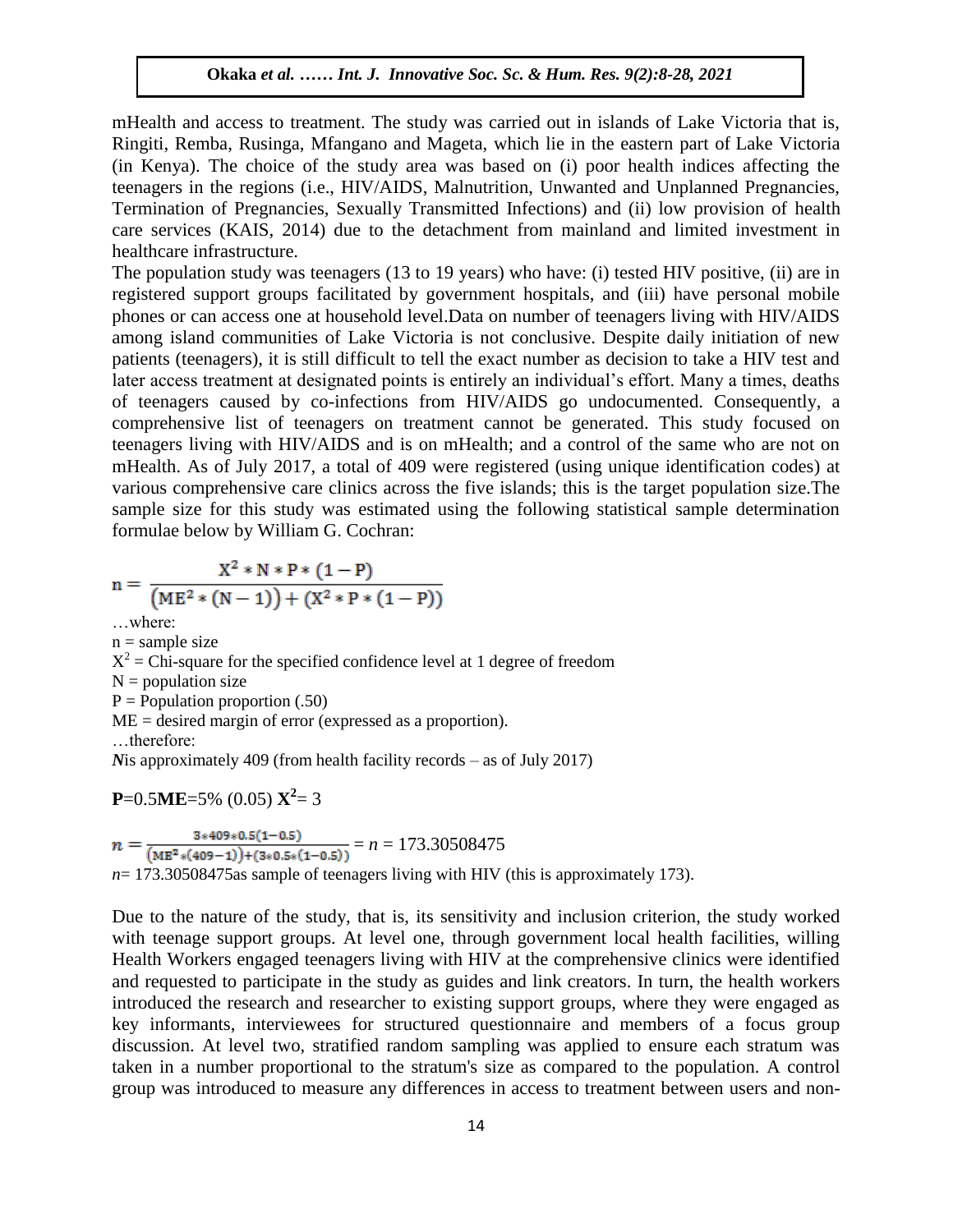users of mHealth. At level three, members that formed a control group were identified to help eliminated the influence of some extraneous factor (Campbell & Stanley, 1963); 30 percent of the seconds signals will english a United States. the sample size will apply as illustrated in Table 1.

| <b>Islands</b>   | Approximated<br>population of teenagers<br>living with HIV on care<br>and treatment $(N = 409)$ | <b>Proportion</b><br>to<br>total population<br>(%) | Sample size $(n)$<br>$= 173$ | <b>Control</b><br>Group sample<br>(30% of n) |
|------------------|-------------------------------------------------------------------------------------------------|----------------------------------------------------|------------------------------|----------------------------------------------|
| Ringiti          | 39                                                                                              | 9.535                                              | 16.496                       | 4.9488                                       |
| Rusinga          | 133                                                                                             | 32.518                                             | 56.256                       | 16.8768                                      |
| <b>M</b> fangano | 114                                                                                             | 27.873                                             | 48.22                        | 14.4660                                      |
| Remba            | 22                                                                                              | 5.379                                              | 9.306                        | 2.7918                                       |
| Mageta           | 101                                                                                             | 24.694                                             | 42.721                       | 12.8163                                      |
| <b>Total</b>     | 409                                                                                             | <b>100</b>                                         | 172.998                      | 51.8997                                      |

#### **Table 1 - Study Sample Size**

# **RESULTS AND DISCUSSION**

#### **Response Rate**

Questionnaires were issued to a sample of 173 respondents domiciled in Ringiti, Remba, Mfangano, Rusinga and Mageta all lying in the eastern part of Lake Victoria-Kenya. A total of 138 questionnaires were received back, giving a response rate of 80.2% which the study considered adequate for the purposes of analysis. According to Mugenda and Mugenda (2012), a response rate of 50% is adequate for analysis and reporting; a rate of 60% is good and a response rate of 70% and over is excellent. Based on the assertion, the response rate was excellent and, therefore, representative and satisfactory to make conclusions for the study. This collaborates with the assertion by Brymann and Bell (2015) that a response rate of 50% is adequate, while a response rate greater than 70% is very good.

# **Characterization of m-Health Users**

The study sought to examine the mobile phone ownership and access by teenagers living with HIV/AIDS on mHealth. It was established that with regards to the access of a mobile phone, 20.3% of the respondents own a mobile phone. Given this fact, Table 2 shows access to mobile phones for teenagers who do not own one. Up to 44.9% rely on their parents to access mobile phones, while Siblings and healthcare workers were collectively at 5.1%. Of the phones accessed by teenagers, only 39.1% are Smart phones, that is, a cellular phone that performs many of the functions of a computer, typically having a touch screen interface, internet access, and an operating system capable of running downloaded applications. Regarding the frequency of access to mobile phones, most teenagers indicated occasionally (only when the mobile phone owner is around them), and once and twice a day (in the morning or evening), accounting to 46.4% and 31.1% respectively. With regards to access to HIV information on the mobile phones, 29.7% of the respondents accessed alone. Notably, as indicated in Table 2, most of the teenagers at 63.8% accessed HIV information on mobile phone with a Caregiver.

This study sought to establish who buys airtime for mobile phones used by teenagers. Results in Table 2 indicates 65.2% were bought by those whom teenagers considered parents (Father, Mother, Uncle, Aunt, and Elder Cousins), while the Civil Society Organizations (NGOs and FBOs) getting contributed 1.4% respectively. In another development, a summary was collated on who buys internet bundles that the teenagers use. Table 2 indicates the Civil Society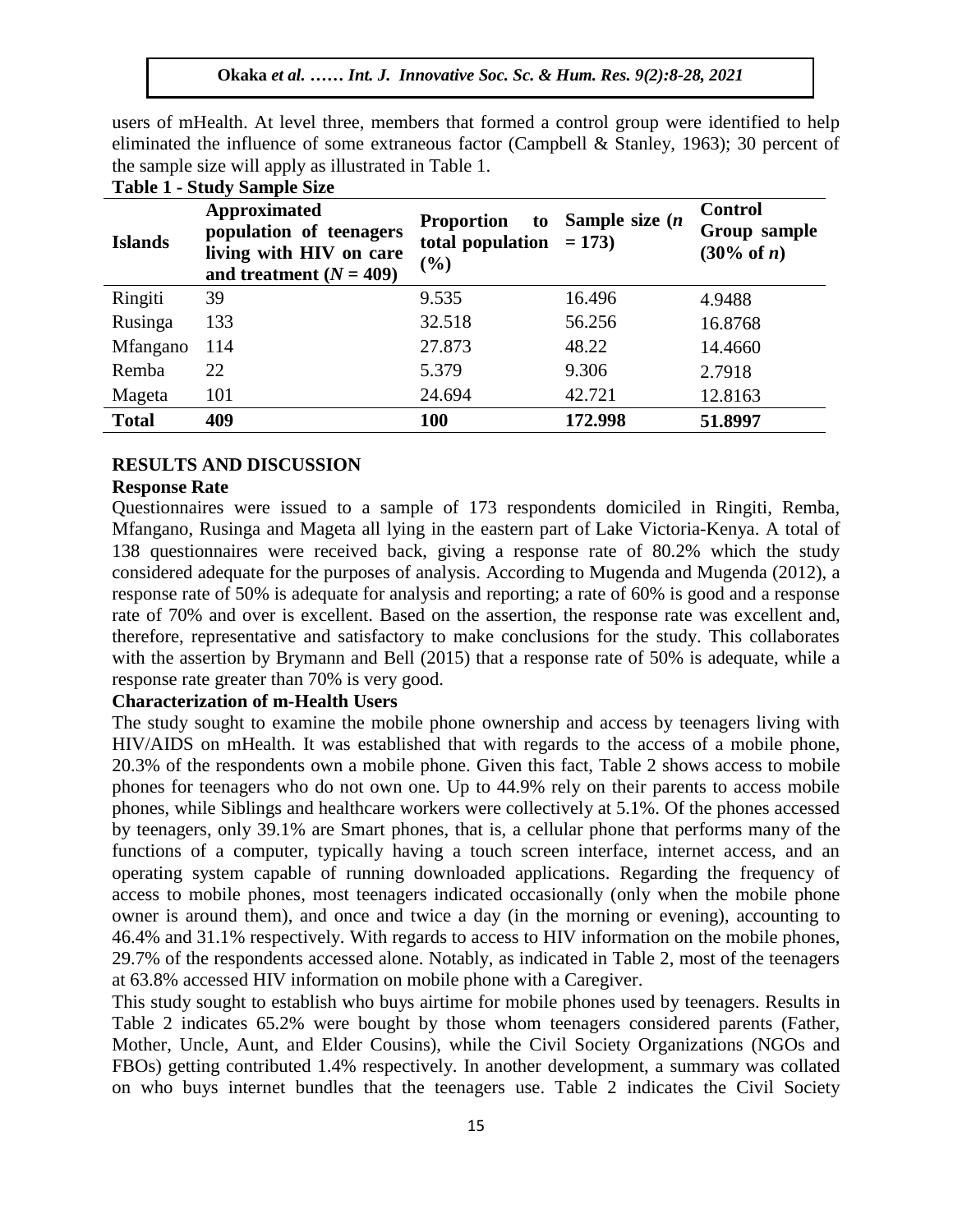Organizations (NGOs and FBOs) leads at 57.2%. Using both airtime and bundles, majority of teenagers, at 49.2% spend between 6 to15 minutes accessing HIV information via mobile phones, while 24.7% of the respondents operate at a maximum of five minutes and less.A key informant who overseas health programs in the County under the Anglican Development Services Project (ADS), has engaged young people on matters of SRHR through m-Health in Mfangano, Takawiri, Ringiti and Remba Islands. He alludes to the availability of m-Health activities through a trio-approach of the ADS services in the islands: FaceBook (Youth4srhr), WhatsApp (Youth4srhrmfangano) and the SMS Platform (initially 20141 and now 20394). One of the factors why the Civil Society Organizations leads in bundle purchase (at 57.2%) as  $indicated in Table 2.$ 

|         |  |  |  |  | Table 2: Mobile phone ownership and access by teenagers living with HIV/AIDS on |  |
|---------|--|--|--|--|---------------------------------------------------------------------------------|--|
| mHealth |  |  |  |  |                                                                                 |  |

| Characteristic                                    | Case           |               |  |  |
|---------------------------------------------------|----------------|---------------|--|--|
|                                                   | $n = 138$      | $\frac{0}{0}$ |  |  |
| Mobile phone ownership                            |                |               |  |  |
| Yes                                               | 28             | 20.3          |  |  |
| N <sub>o</sub>                                    | 110            | 79.7          |  |  |
| Ways of accessing a mobile phone                  |                |               |  |  |
| Friends                                           | 11             | 8.0           |  |  |
| Siblings                                          | 3              | 2.2           |  |  |
| Healthcare worker                                 | 4              | 2.9           |  |  |
| Parents                                           | 62             | 44.9          |  |  |
| Caregiver (non-parental)                          | 30             | 21.7          |  |  |
| Personal phone                                    | 28             | 20.3          |  |  |
| Mobile phone access                               |                |               |  |  |
| Smartphone                                        | 54             | 39.1          |  |  |
| Non-smartphone                                    | 84             | 60.9          |  |  |
| Frequency of mobile phone access                  |                |               |  |  |
| Once a day                                        | 26             | 18.8          |  |  |
| Twice a day                                       | 17             | 12.3          |  |  |
| Three time a day                                  | 10             | 7.2           |  |  |
| Occasionally                                      | 64             | 46.4          |  |  |
| Always                                            | 21             | 15.2          |  |  |
| Access to HIV information on mobile phone         |                |               |  |  |
| Alone                                             | 41             | 29.7          |  |  |
| With a friend                                     | 5              | 3.6           |  |  |
| In a group                                        | 4              | 2.9           |  |  |
| With caregiver                                    | 88             | 63.8          |  |  |
| Airtime purchase                                  |                |               |  |  |
| Self (the teenager)                               | 26             | 18.8          |  |  |
| Friend (the teenagers friends)                    | 6              | 4.3           |  |  |
| Healthcare worker (those are the health facility) | 14             | 10.1          |  |  |
| Parent (also guardian)                            | 90             | 65.2          |  |  |
| CSO (NGO, FBO)                                    | $\overline{2}$ | 1.4           |  |  |
| <b>Bundles</b> purchase                           |                |               |  |  |
| Self (the teenager)                               | 37             | 26.8          |  |  |
| Friend (the teenagers friends)                    | 6              | 4.3           |  |  |
| Healthcare worker (those are the health facility) | 6              | 4.3           |  |  |
| Parent                                            | 10             | 7.2           |  |  |
| CSO (NGO, FBO)                                    | 79             | 57.2          |  |  |
| Minutes spent accessing HIV information           |                |               |  |  |
| $\leq$ 5                                          | 34             | 24.7          |  |  |
| 6 to 15                                           | 68             | 49.2          |  |  |
| 16 to 25                                          | 30             | 21.8          |  |  |
| $\geq$ 26                                         | 6              | 4.3           |  |  |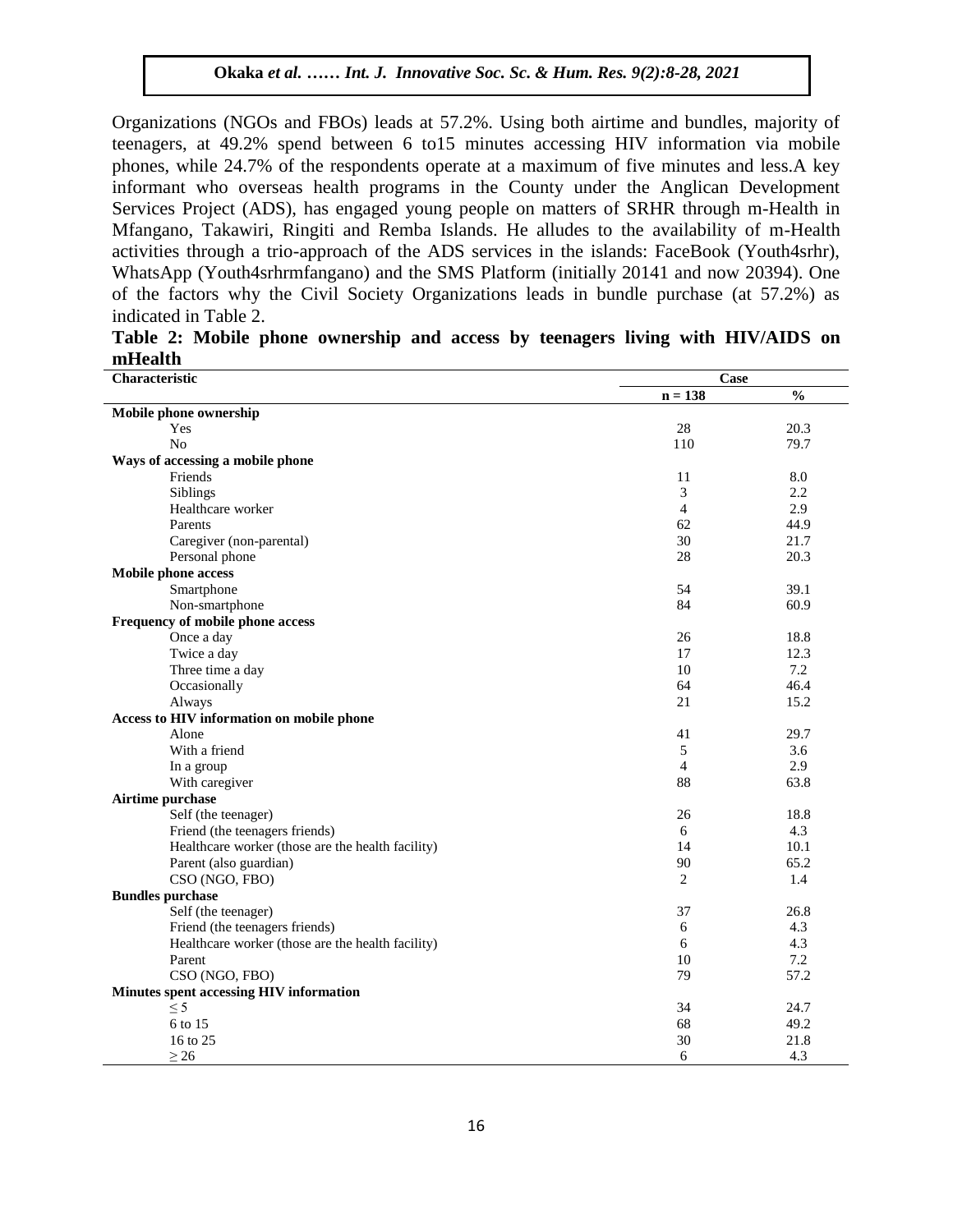Further, on the HIV/AIDS information searched by teenagers living with HIV/AIDS on m-Health, most teenagers searched information sources to understand test results and treatment options. In both the case and control groups, understanding test results and treatment options recorded a grouped score of 52.2% and 55.5% respectively. Table 3 indicates that matters of (collectively identified as HIV testing) attracted teenagers in the case and control groups respectively. As part of the study, no respondent alluded to seeking information on how to conduct disclosure at family, friends and or sexual partners.This study sought to establish nonmHealth HIV related information resource points for the control group. Table 3 indicates health facility and parents/guardians at 44.4% and 24.4% respectively led as information points, while teachers at 2.2% were least on the list. A key informant from a The DREAMS project supported by USAID, serving the girl child in Homa Bay County through mHealth, reaches adolescent and young girls 15-24 years who were newly initiated (18 months and below) on HIV/AIDS care and treatment. The main purpose of the project was to improve adherence among the girls by reminding them to take their drugs and whenever they were due for a clinic visit. The App. also reminding them to take their drugs and whenever they were due for a clinic visit. The App. also motivated the girls in two ways; monetary motivation (they would receive some token on a weekly basis based on their interaction on the App) and psychosocial support (the App had popup messages that would periodically appear on their screens encouraging them to take drugs)to enhance to treatment.Regarding the sites that the teenagers used to seek for HIV related information, the majority, at 79.7% used social media (that is, Facebook, WhatsApp, YouTube, Instagram, Google, LinkedIn, Telegram, Twitter),while 5.8% used NGO specific sites to seek for such information. As shown in Table 3, the rest, at 14.5% used Text-based (SMS) to solicit for such information.

| Characteristic                                                                                                       | Case      |               | <b>Control</b> |               |
|----------------------------------------------------------------------------------------------------------------------|-----------|---------------|----------------|---------------|
|                                                                                                                      | $n = 138$ | $\frac{6}{9}$ | $n = 45$       | $\frac{6}{6}$ |
| <b>Sites Searched for HIV related information</b>                                                                    |           |               |                |               |
| Social media                                                                                                         | 110       | 79.7          |                |               |
| CSO-based (NGO, FBO)                                                                                                 | 8         | 5.8           |                |               |
| SMS (Text-based)                                                                                                     | 20        | 14.5          |                |               |
| <b>HIV</b> related information Searched for                                                                          |           |               |                |               |
| Risk reduction(Reducing sexual exposures, pre-exposure<br>prophylaxis, blood transfusion, drugs and substance abuse) | 22        | 15.9          | 7              | 15.6          |
| HIV testing (HIV test locations, HIV testing frequency,<br>Confidential and Anonymous)                               | 17        | 12.3          | 6              | 13.3          |
| Immune system (HIV Lifecycle, Stages of HIV Infection,<br>Physical Changes)                                          | 27        | 19.6          | 7              | 15.6          |
| Understanding test results (Types of Lab Tests, CD4 Count, Viral<br>Load, Drug resistance)                           | 28        | 20.3          | 11             | 24.4          |
| Treatment options(Reasons to Start Treatment, Side Effects,<br>Medication Adherence, Drug Resistance)                | 44        | 31.9          | 14             | 31.1          |
| Disclosure of HIV status                                                                                             | $\Omega$  | 0.0           | $\Omega$       | $0.0\,$       |
| Non-mHealth HIV related information resource points                                                                  |           |               |                |               |
| Health facility                                                                                                      |           |               | 20             | 44.4          |
| Parents/Guardians                                                                                                    |           |               | 11             | 24.4          |
| Friends                                                                                                              |           |               | 7              | 15.6          |
| <b>Siblings</b>                                                                                                      |           |               | 6              | 13.3          |
| Teachers                                                                                                             |           |               | 1              | 2.2           |

# **Table 3: HIV/AIDS Information Searched by Teenager**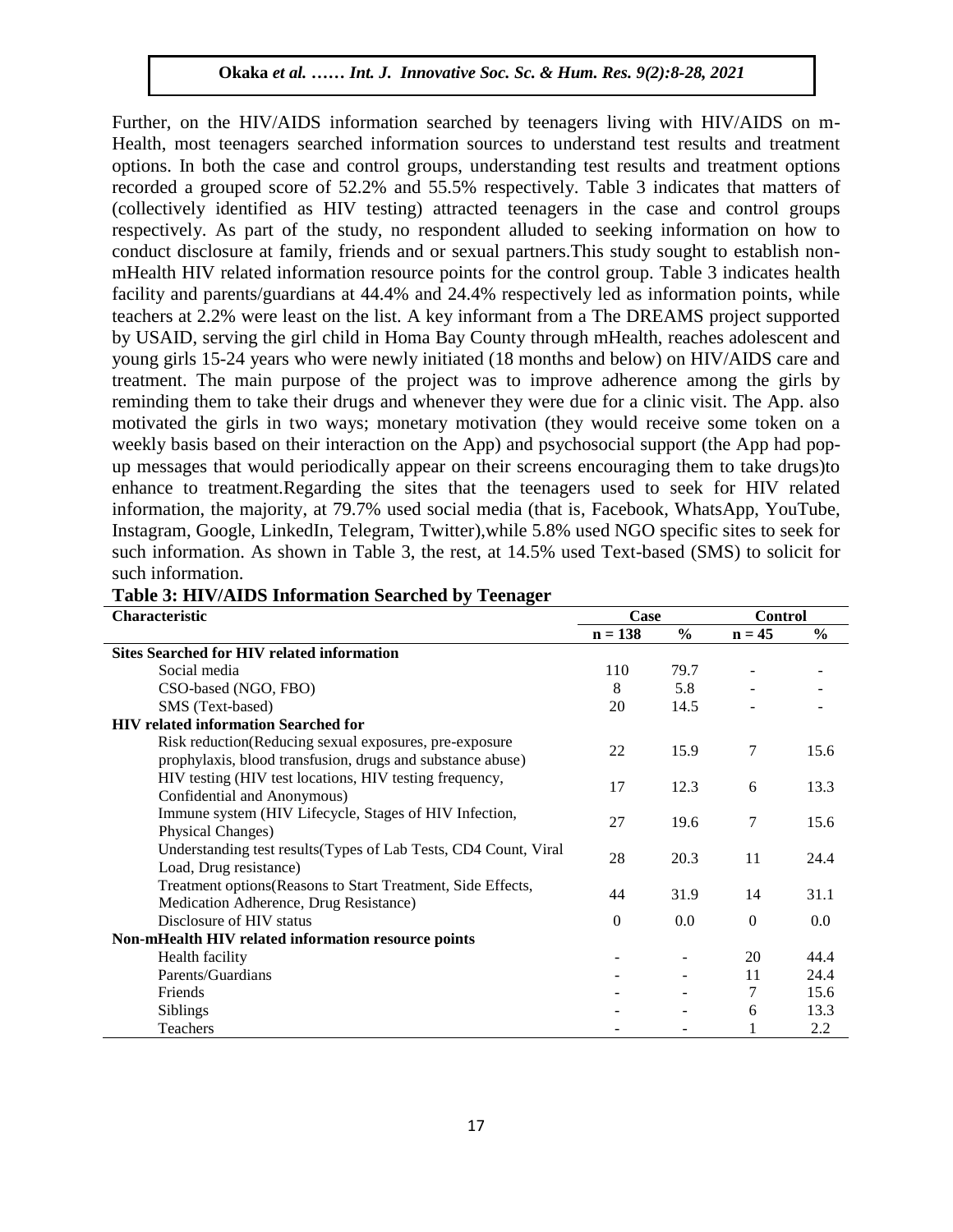# **Correlation Analysis**

The correlation coefficient is a measure of linear association between two variables. Values of the correlation coefficient are always between  $-1$  and  $+1$ . A correlation coefficient of  $+1$ indicates that two variables are perfectly related in a positive linear sense, a correlation coefficient of -1 indicates that two variables are perfectly related in a negative linear sense, and a correlation coefficient of 0 indicates that there is no linear relationship between the two  $\frac{1}{2}$ variables. A correlation coefficient of between 0.0 and 0.19 is considered to be "very weak", between 0.20 and 0.39 is considered to be "weak", between 0.40 and 0.59 is considered to be "moderate", between 0.60 and 0.79 is considered to be "strong" and between 0.80 and 1.0 is considered to be "very strong". The study conducted a correlation analysis between the variables of the study using Pearson product-moment correlation coefficient. Pearson Product moment correlation was used to determine the relationship between independent variable (Characterization of m-Health users) and dependent variable (access to treatment by teenagers  $N = M \cdot M$  with the HIV).

The study sought to establish the relationship between characterization of m-Health users and access to treatment by teenagers living with the HIV. A Pearson Correlation was performed and the result of the Pearson correlation test as presented in Table 4show a correlation (r  $(138)$  = die result of the Fearson correlation test as presented in Table 4show a correlation  $(1 \text{ } (136) - 0.318)$ ; p<0.05) between the characterization of m-Health users and access to treatment by teenagers living with the HIV. This implies that the characterization of m-Health users is positively correlated to the access to treatment by teenagers living with the HIV. In addition, the correlation between these two variables was significant, that is  $p<0.5$  implying a linear relationship between the characterization of m-Health users and access to treatment by teenagers living with the HIV. This shows that characterization of m-Health users had a significant effect on access to treatment by teenagers living with the HIV in the Islands of Lake Victoria.

|                              |                 | <b>Access to Treatment</b> |
|------------------------------|-----------------|----------------------------|
| <b>Access to Treatment</b>   | R               | 1.000                      |
|                              | Sig. (2-tailed) | ٠                          |
|                              | N               |                            |
| Characterization of m-Health | R               | .318                       |
| <b>Users</b>                 | Sig. (2-tailed) | .000                       |
|                              | N               | 138                        |

|  | Table 4: Correlation Analysis of Characterization of m-Health Users |
|--|---------------------------------------------------------------------|

#### **Regression Analysis**

Regression analysis is a form of predictive modeling technique which investigates the relationship between a dependent and independent variable(s). This study applied a regression model to identify the effect of characterization of m-Health Users and their impact on access to treatment by teenagers living with HIV. Regression analysis was conducted to determine the proportion of access to treatment (dependent variable) which could be predicted by characterization of m-Health users (independent variable). It was hypothesized that:

 $H<sub>a1</sub>$ : There is significant relationship between characterization of m-Health users and treatment access by teenagers living with HIV from island communities of Lake Victoria.

To test this hypothesis, the model  $Y = \beta_0 + \beta_1 X_1 + \varepsilon$  was fitted. Where y is treatment access by teenagers living with HIV from island communities of Lake Victoria  $X_1$  is characterization of m-Health users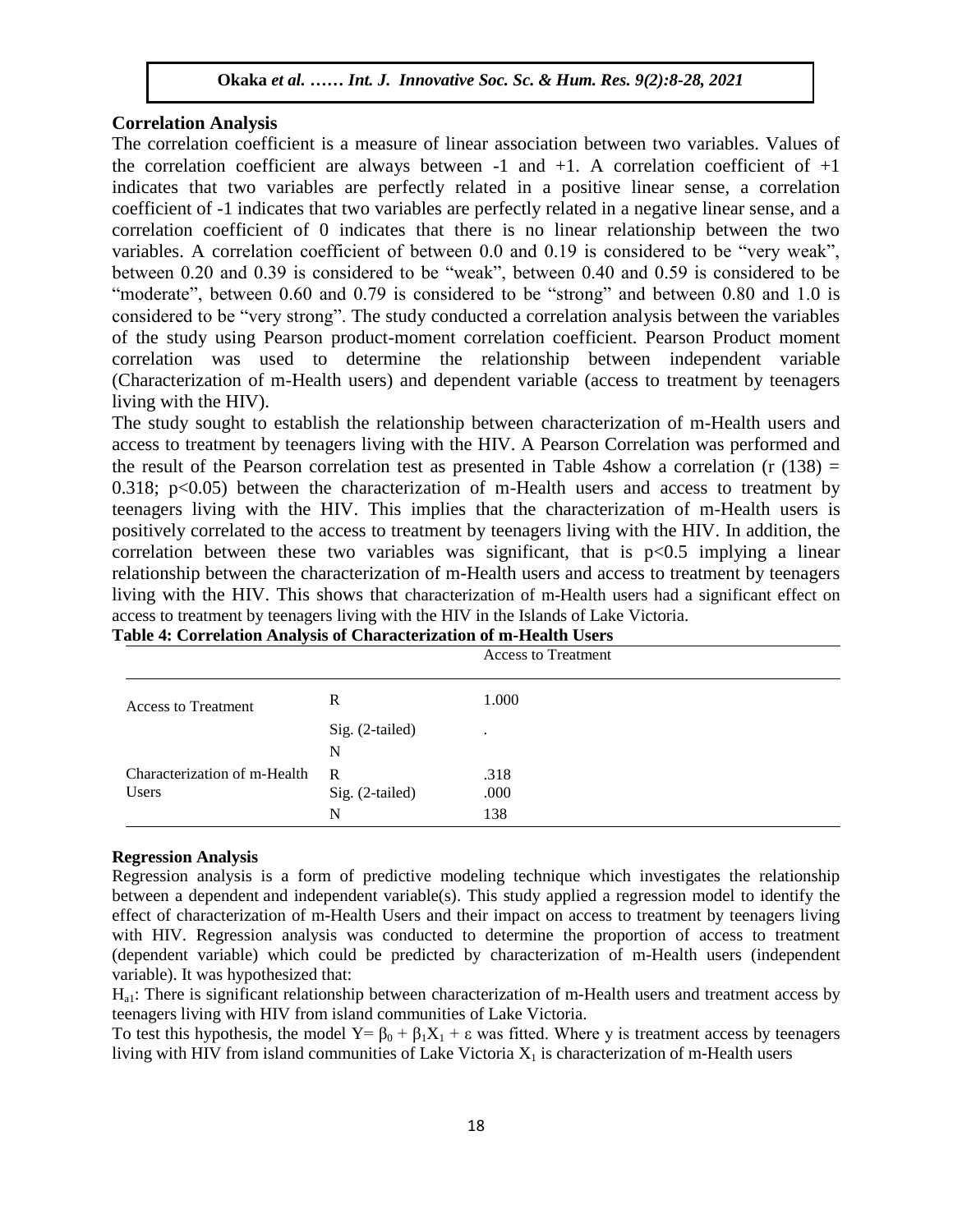Regression model summary results in Table 5 indicate the goodness of fit for the regression between characterization of m-Health users and treatment access by teenagers living with HIV from island communities of Lake Victoria was satisfactory in the linear regression model. An R squared of 0.101 indicates that 10.10% of the variances in treatment access by teenagers living with HIV from island communities of Lake Victoria are explained by the variances in characterization of m-Health users. However, the model failed to explain 89.90% of the variation in treatment access by teenagers living with HIV from island communities of Lake Victoria. This means that there are other factors associated with treatment access by teenagers living with HIV from island communities of Lake Victoria which were not explained by the model. The correlation coefficient of 0.318 indicates characterization of m-Health users have a positive correlation with treatment access by teenagers living with HIV from island communities of Lake Victoria.

| Table 5: Model Summary (Characterization of m-Health users and Access to Treatment) |
|-------------------------------------------------------------------------------------|
|-------------------------------------------------------------------------------------|

| Model |            | R Square | <b>Adjusted R Square</b> | Std. Error of the |
|-------|------------|----------|--------------------------|-------------------|
|       |            |          |                          | Estimate          |
|       | $.318^{a}$ | .101     |                          | .488              |

a. Predictors: (Constant), Characterization of m-Health users

The ANOVA results in Table 6 shows that  $(F (1,136) = 14.688, p < 0.05)$ . This shows that the overall model significant. The findings imply that characterization of m-Health users was statistically significant in explaining treatment access by teenagers living with HIV from island communities of Lake Victoria. Therefore, at  $p \le 0.05$  level of significance, null hypothesis is not supported thus rejected and the alternative hypothesis  $(H<sub>a1</sub>)$  which states that "There is a significant relationship between characterization of m-Health users and treatment access by teenagers living with HIV from island communities of Lake Victoria" is accepted implying that characterization of m-Health users have significant influence on treatment access by teenagers living with HIV from island communities of Lake Victoria.

| Table.6: ANOVA Statistics (Characterization of m-Health users and Treatment Access.) |  |  |  |
|--------------------------------------------------------------------------------------|--|--|--|
|--------------------------------------------------------------------------------------|--|--|--|

| Model |            | Sum of Squares | df  | Mean Square |        | Sig.              |
|-------|------------|----------------|-----|-------------|--------|-------------------|
|       | Regression | 3.489          |     | 3.489       | 14.688 | .000 <sup>b</sup> |
|       | Residual   | 31.011         | !36 | .228        |        |                   |
|       | Total      | 34.500         | 37  |             |        |                   |

A. Dependent Variable: Care

b. Predictors: (Constant), characterization of m-Health users

Regression of coefficients results in Table 7 shows that there is a positive and significant relationship between characterization of m-Health users and treatment access by teenagers living with HIV from island communities of Lake Victoria as supported by a  $p<0.05$  and a beta coefficient of 0.388. This implies that a unit increase in characterization of m-Health users would increase the treatment access by teenagers living with HIV from island communities of Lake Victoria by 0.388 units. This was supported by the t values whereby  $_{t \text{ cal= } 9.023 > t \text{ critical = } 1.96}$  at a 95 percent confidence level which depicts that we reject the null and accept the alternative hypothesis. Further, this confirms the positive effect of characterization of m-Health users on treatment access by teenagers living with HIV from island communities of Lake Victoria. The fitted equation is as shown below:  $Y = 4.876 + 0.388X_1$  that is treatment access by teenagers living with HIV from island communities of Lake Victoria  $= 4.876 + 0.388$  Characterization of m-Health users

**Table 7: Regression Coefficients (Characterization of m-Health users and Treatment Access** 

|                                       |       | <b>Unstandardized Coefficients</b> | <b>Standardized</b><br><b>Coefficients</b> |       |      |
|---------------------------------------|-------|------------------------------------|--------------------------------------------|-------|------|
| <b>Model</b>                          |       | <b>Std. Error</b>                  | <b>Beta</b>                                | Т     | Sig. |
| (Constant)                            | 4.876 | .710                               |                                            | 6.867 | .000 |
| Characterization of<br>m-Health Users | .388  | .043                               | .367                                       | 9.023 | .000 |

a. Dependent Variable: Treatment access by teenagers living with HIV from island communities of Lake Victoria.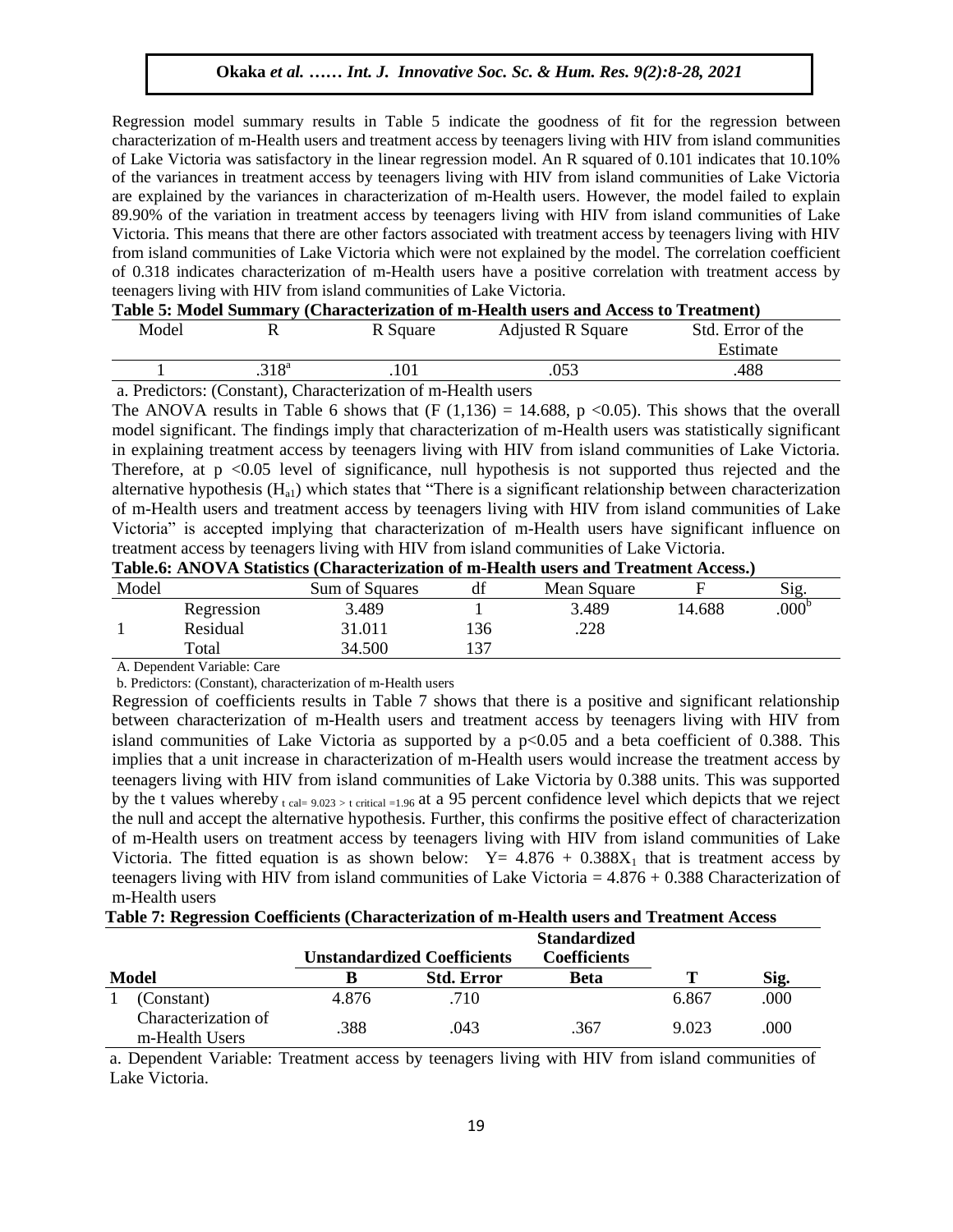#### **Knowledge Management**

The study sought to examine the mostly used and preferred formats to receive m-Health information for m-Health. The study established that even though there were a variety of formats that presented the m-Health. Health information, the respondents were required to clearly state which format they would most prefer. As indicated in Table 8, about 52.9% of the respondents indicated received such information in text format, 10.9% stated through pictorial, 19.6% indicated received such information in audio while 16.7% received them in video formats. The study results imply that text was the most preferred format for received them in video formats. The study results imply that text was the most preferred format for teenagers to access treatment in the study area.In addition, the study sought to examine the reason for preferred format (Text, Audio & Video) to receive m-Health. The study results indicated that 48.6% stated that it attracted attention, 4.3% of the respondents posited that it could be distributed in various ways., 23.9% of the respondents stated that it provided the basic information on HIV health services, 23.9% of the respondents stated that it demonstrated steps of doing something and 7.2% of the respondents stated that they could engage with source of information. The study results indicates that preferred format (Text, Audio & Video) to receive m-Health was to attract attention, that it could be Interactive distributed in various ways, it demonstrated steps of doing something and could engage with source of information.

**Table 8 – Mostly used and preferred format to receive m-Health**

| Category                                                              | Case      |               |
|-----------------------------------------------------------------------|-----------|---------------|
|                                                                       | $n = 138$ | $\frac{6}{6}$ |
| Format mostly used for m-Health access                                |           |               |
| Text                                                                  | 73        | 52.9          |
| Pictorial                                                             | 15        | 10.9          |
| Audio                                                                 | 27        | 19.6          |
| Video                                                                 | 23        | 16.7          |
| <b>Preferred format to receive m-Health</b>                           |           |               |
| Text                                                                  | 40        | 29.0          |
| Pictorial                                                             | 8         | 5.8           |
| Audio                                                                 | 30        | 21.7          |
| Video                                                                 | 60        | 43.5          |
| Reason for preferred format (Text, Audio & Video) to receive m-Health |           |               |
| Attracts attention.                                                   | 67        | 48.6          |
| Can be distributed in various ways.                                   | 6         | 4.3           |
| Provides basic information on HIV health services.                    | 22        | 15.9          |
| Demonstrates steps of doing something.                                | 33        | 23.9          |
| I can engage with source of information.                              | 10        | 7.2           |

The study sought to find out the time and reason for HIV related m-Health Information is accessed. According to the study results, Table 9 indicates 21.7% stated Morning hours (Early & Mid-morning), 31.90% of the respondents stated afternoon hours (Around noon and afternoon);and 46.4% of the respondents" access HIV related m-Health information during evening hours (Around evening and night).The study results show that teenagers access HIV related m-Health information any time of the day.

Relatedly, the study sought to ask respondents the reason of choosing time to access HIV related m-Health information any time of the day. It was established that most of the respondents at 60.1% suggested that they did so because of the availability of mobile phone, 27.50% of the respondents indicated it was because of privacy while 8% teenagers cited easy downloads of the contents due to improved connectivity and 4.3% of the respondents" stated due to correspondence was instantaneous. This imply that teenagers could be having a variety of reasons for choosing time to access HIV related m-Health which include availability of mobile phone, privacy, content downloads easy and correspondence being instantaneous.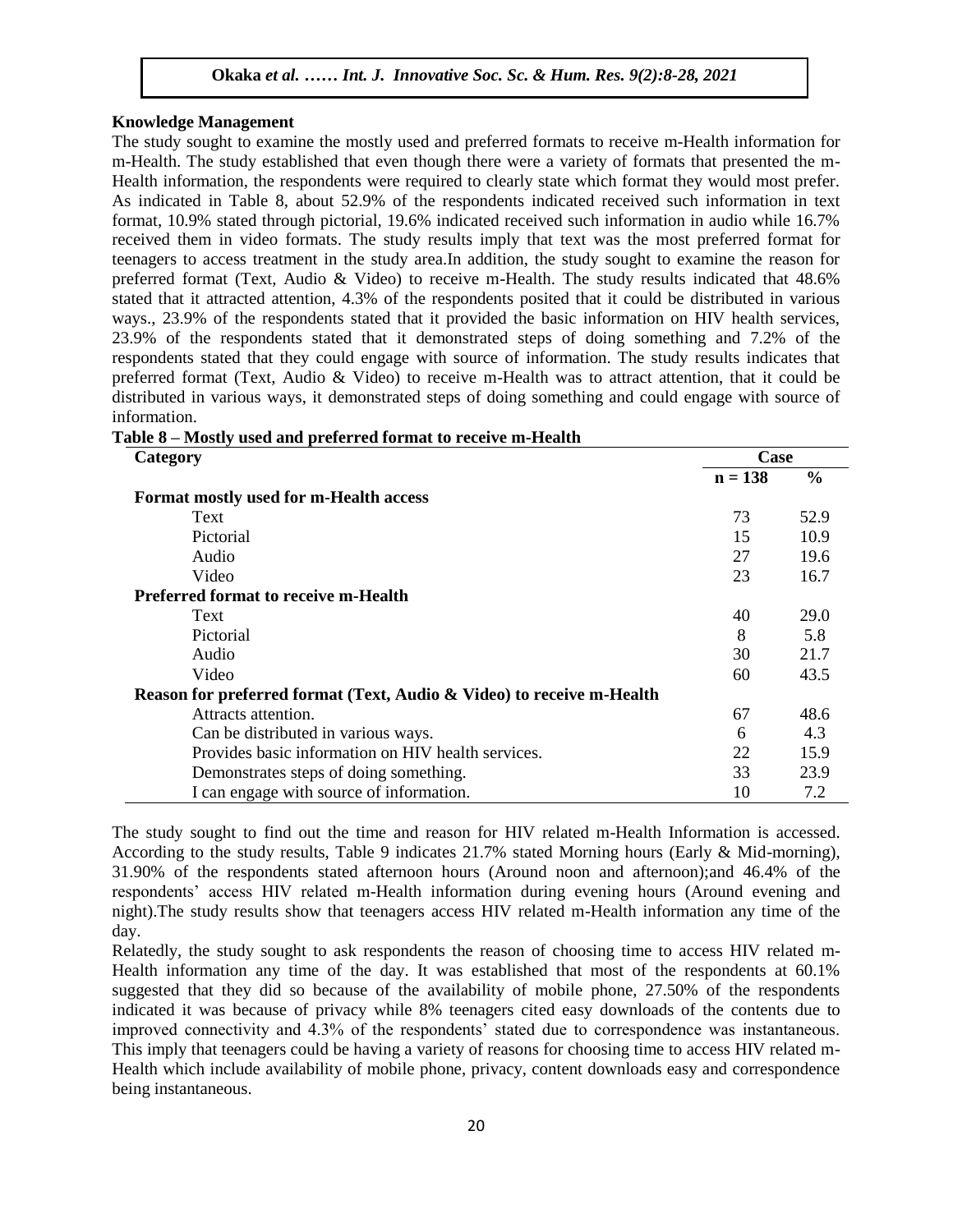| Category                                       | Case      |               |
|------------------------------------------------|-----------|---------------|
|                                                | $n = 138$ | $\frac{0}{0}$ |
| Time to access HIV related mHealth information |           |               |
| Morning hours (Early $& Mid-morning$ ).        | 30        | 21.7          |
| Afternoon hours (Around noon and afternoon).   | 44        | 31.9          |
| Evening hours (Around evening and night).      | 64        | 46.4          |
| <b>Reason for reason for choosing time</b>     |           |               |
| Availability of mobile phone.                  | 83        | 60.1          |
| Privacy.                                       | 38        | 27.5          |
| Content downloads easy.                        | 11        | 8.0           |
| Correspondence is instantaneous.               | 6         | 4.3           |

| Table 9: Time to Access m-Health information and reason for choosing time |  |  |
|---------------------------------------------------------------------------|--|--|
|---------------------------------------------------------------------------|--|--|

As indicated in Table 10, the study investigated how the teenagers kept or stored information accessed on  $WW<sub>1</sub>$ . HIV. From the study findings it was established that 31.90% of the respondents stated they used SD card, 21.7% indicated they used phone memory, 2.2% of the teenagers stated that they used cloud-based and majority of the teenagers (44.2%) indicated that they did not store information. This can be deduced that majority of the teenagers did not store information related to m-Health HIV. Further, teenagers were requested to indicate duration of information storage and it was established that 21% indicated after one month, 23% stated after a week, 4% stated after two days and majority of the teenagers (315) deleted information after reading it.

On reasons for deletion of information, teenagers stated bulkiness of information (15.2%), majority of the On reasons for deterion of information, teenagers stated burkiness of information  $(15.2\%)$ , inajority of the respondents indicated insecure information, 14.5% of the respondents stated that is how the system was designed and 20.3% indicated due to fear of stigma and discrimination. This implies that teenagers deleted HIV related information due to privacy, fear of stigma and discrimination.

| Category                                   | Case      |      |  |
|--------------------------------------------|-----------|------|--|
|                                            | $n = 138$ | $\%$ |  |
| Method of information storage              |           |      |  |
| SD Card.                                   | 44        | 31.9 |  |
| Phone memory.                              | 30        | 21.7 |  |
| Cloud-based.                               | 3         | 2.2  |  |
| Do not store information.                  | 61        | 44.2 |  |
| <b>Duration of information storage</b>     |           |      |  |
| Delete information after a month.          | 29        | 21   |  |
| Delete information after a week.           | 32        | 23   |  |
| Delete information after two days.         | 6         | 4    |  |
| Delete information after one day.          | 25        | 18   |  |
| Delete information after reading.          | 47        | 31   |  |
| <b>Reasons for deletion of information</b> |           |      |  |
| Bulkiness of information                   | 21        | 15.2 |  |
| Need privacy                               | 58        | 42.0 |  |
| Insecure information                       | 11        | 8.0  |  |
| That is how the system is designed         | 20        | 14.5 |  |
| Fear of stigma and discrimination          | 28        | 20.3 |  |

and discrimmation.<br>Table 10 – mHealth information storage, duration, and reason for deletion period

The study went further to find out the mostly sought for information, purpose and utilization given the need to know the kind of information the teenagers use m-Health for, the results indicated that information mostly shared on m-health by teenagers considered that 15.2% for HIV transmission, 50.0% on HIV treatment, 23.90% on New programs in HIV management by government, 2.9% of the teenagers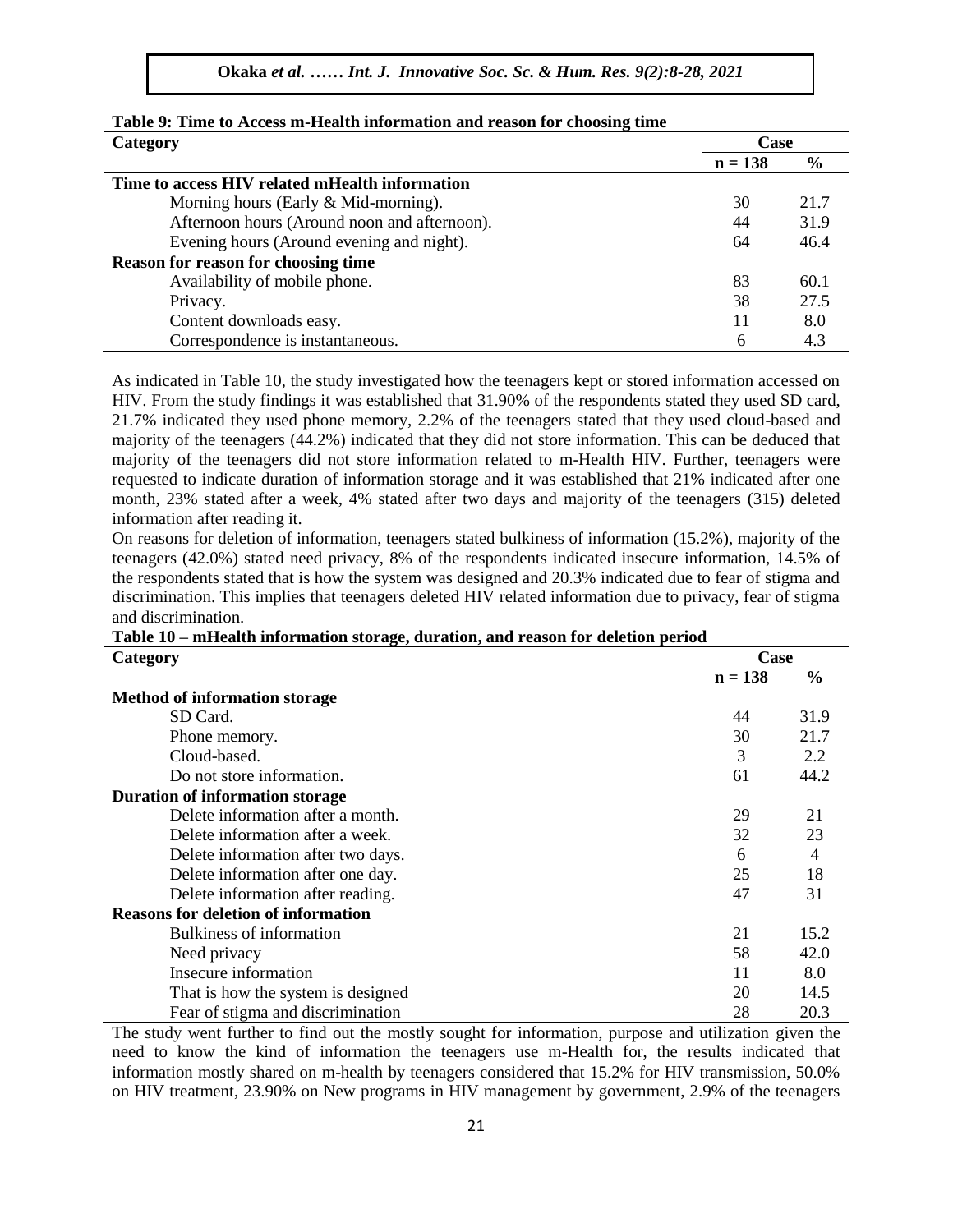stated on the research on HIV and 9.4% indicated on the Stigma and discrimination. The study findings indicated that information mostly shared in mHealth was on HIV treatment and new programs in HIV management by covernment management by government.

On whom information is mostly shared with, teenagers stated that friends (28.3%), siblings (11.6%), parents/guardians (50.0%) and members of support group (10.1%). This indicated that teenagers were sharing information related to HIV with their parents and friends. On whether teenagers added views on extraing information related to THV with their parents and Hendstron whether teenagers added views on circulating m-Health information, 81.90% of the teenagers indicated that they did and 18.10% of the teenagers indicated otherwise. This indicated that to a great extent whether teenagers added views on circulating m-Health information.

Further, as highlighted in Table 10, the study sought to examine the platform mostly used to share m-Health information, 55.10% of the teenagers indicated via social media, 21.70% of the teenagers stated Health via NGO based mobile and 23.20% of the teenagers stated via face to face. The study findings indicated that teenagers preferred social media as the platform to share m-Health information. Finally, the respondents were asked to give reason on why they found/ m-Health content appealing. It was established  $51.40\%$  of the teenagers on new information,  $16.70\%$  of the teenagers stated that they used language (slung and symbols) that is teenage friendly, 14.50% of the teenagers that message was simple to understand, 1.40% stated it was from sources they(teenagers) know & acknowledge as credible and 15.90% posited it came in a multimedia format (audio and video).The study results indicated that teenagers were found m-Health content appealing due to new information and used language (slung and teenagers symbols) that was teenage friendly.

| Table 10: mHealth format in style, information mostly shared in mHealth, with whom and platform |  |
|-------------------------------------------------------------------------------------------------|--|
| used                                                                                            |  |

| <b>Information mostly shared on mHealth</b>                           |                |      |
|-----------------------------------------------------------------------|----------------|------|
| <b>HIV</b> transmission                                               | 21             | 15.2 |
| HIV treatment                                                         | 69             | 50.0 |
| New programs in HIV management by government                          | 33             | 23.9 |
| Researches on HIV                                                     | $\overline{2}$ | 1.4  |
| Stigma and discrimination                                             | 13             | 9.4  |
| mHealth content currently in style                                    |                |      |
| <b>HIV</b> transmission                                               | 8              | 5.8  |
| <b>HIV</b> treatment                                                  | 57             | 41.3 |
| New programs in HIV management by government                          | 48             | 34.8 |
| Researches on HIV                                                     | $\overline{4}$ | 2.9  |
| Stigma and discrimination                                             | 21             | 15.2 |
| Whom information is mostly shared with                                |                |      |
| Friends                                                               | 39             | 28.3 |
| Siblings                                                              | 16             | 11.6 |
| Parents/guardians                                                     | 69             | 50.0 |
| Members of support group                                              | 14             | 10.1 |
| Whether teenagers added views on circulating mHealth information      |                |      |
| Yes                                                                   | 113            | 81.9 |
| N <sub>o</sub>                                                        | 25             | 18.1 |
| Platform mostly used to share mHealth information                     |                |      |
| Social media                                                          | 76             | 55.1 |
| NGO-based Mobile Apps.                                                | 30             | 21.7 |
| Face-to-Face                                                          | 32             | 23.2 |
| Why mHealth content is appealing                                      |                |      |
| New information                                                       | 71             | 51.4 |
| Uses language (slung and symbols) that is teenage friendly            | 23             | 16.7 |
| Message is simple to understand                                       | 20             | 14.5 |
| It is from sources they (teenagers) know $\&$ acknowledge as credible | $\overline{2}$ | 1.4  |
| Comes in a multimedia format (audio and video)                        | 22             | 15.9 |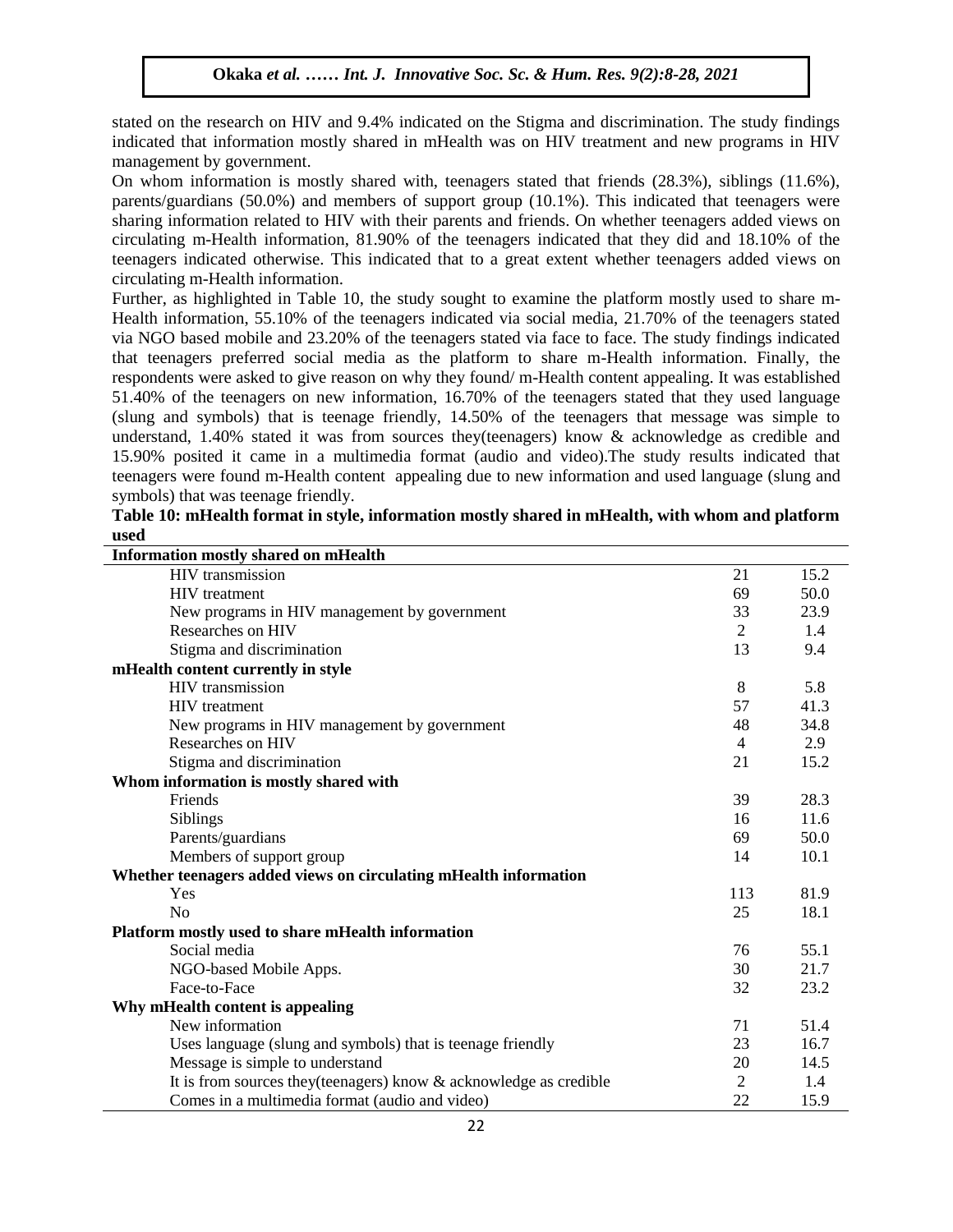#### **Correlation Analysis**

The study sought to establish the relationship between knowledge management and access to treatment by The study sought to establish the relationship between knowledge management and access to treatment by teenagers living with the HIV. A Pearson Correlation was performed, and the result of the Pearson correlation test as presented in Table 11 show a correlation (r  $(138) = 0.549$ ; p<0.05) between the knowledge management and access to treatment by teenagers living with the HIV. This implies that the knowledge management is positively correlated to the access to treatment by teenagers living with the HIV. In addition, the correlation between these two variables was positive and significant, that is  $p<0.5$ implying a linear relationship between the knowledge management and access to treatment by teenagers living with the HIV.

|                            |                 | <b>Access to Treatment</b> |
|----------------------------|-----------------|----------------------------|
| <b>Access to Treatment</b> | R               | 1.000                      |
|                            | Sig. (2-tailed) | $\bullet$                  |
|                            | N               |                            |
| Knowledge Management       | R               | .549                       |
|                            | Sig. (2-tailed) | .000                       |
|                            | N               | 138                        |

# **Table 11: Correlation Analysis of Knowledge Management**

#### **Regression Analysis**

This study applied a regression model to identify the effect of knowledge management and impact on access to treatment by teenagers living with HIV. Regression analysis was conducted to determine the proportion of access to treatment (dependent variable) which could be predicted by knowledge management (independent variable). It was hypothesized that:

 $H<sub>a2</sub>$ : There is significant relationship between knowledge management and treatment access by teenagers 1<sub>42</sub>. There is significant relationship between Knowledge management and deal

To test this hypothesis, the model Y=  $\beta_0 + \beta_2 X_2 + \varepsilon$  was fitted. Where Y is treatment access by teenagers living with HIV from island communities of Lake Victoria  $X_2$  is Knowledge Management

Regression model summary results in Table 12 indicate the goodness of fit for the regression between knowledge management and treatment access by teenagers living with HIV from island communities of Lake Victoria was satisfactory in the linear regression model. An R squared of 0.248 indicates that 24.80% of the variances in treatment access by teenagers living with HIV from island communities of Lake Victoria are explained by the variances in knowledge management. However, the model failed to explain 75.20% of the variation in treatment access by teenagers living with HIV from island communities of Lake Victoria. This means that there are other factors associated with treatment access by teenagers living with HIV from island communities of Lake Victoria which were not explained by the model. The correlation coefficient of 0.498 indicates knowledge management has a positive correlation with treatment access by teenagers living with HIV from island communities of Lake Victoria.

#### **Table 4.12: Model Summary (Knowledge Management and Access to Treatment)**

| Model    |                                          | R Square | <b>Adjusted R Square</b> | Std. Error of the |
|----------|------------------------------------------|----------|--------------------------|-------------------|
|          |                                          |          |                          | Estimate          |
|          | 498a                                     | .248     | .202                     | 1.455             |
| $\cdots$ | $\sim$ $\sim$ $\mathbf{r}$<br>$\sqrt{ }$ |          |                          |                   |

a. Predictors: (Constant), Knowledge Management

The ANOVA results in Table 13 shows that  $(F (1,136) = 44.922, p < 0.05)$ . This shows that the overall model significant. The findings imply that knowledge management was statistically significant in explaining treatment access by teenagers living with HIV from island communities of Lake Victoria. Therefore, at  $p \leq 0.05$  level of significance, null hypothesis is not supported thus rejected and the alternative hypothesis  $(H_{a2})$  which states that "There is a significant relationship between knowledge management and treatment access by teenagers living with HIV from island communities of Lake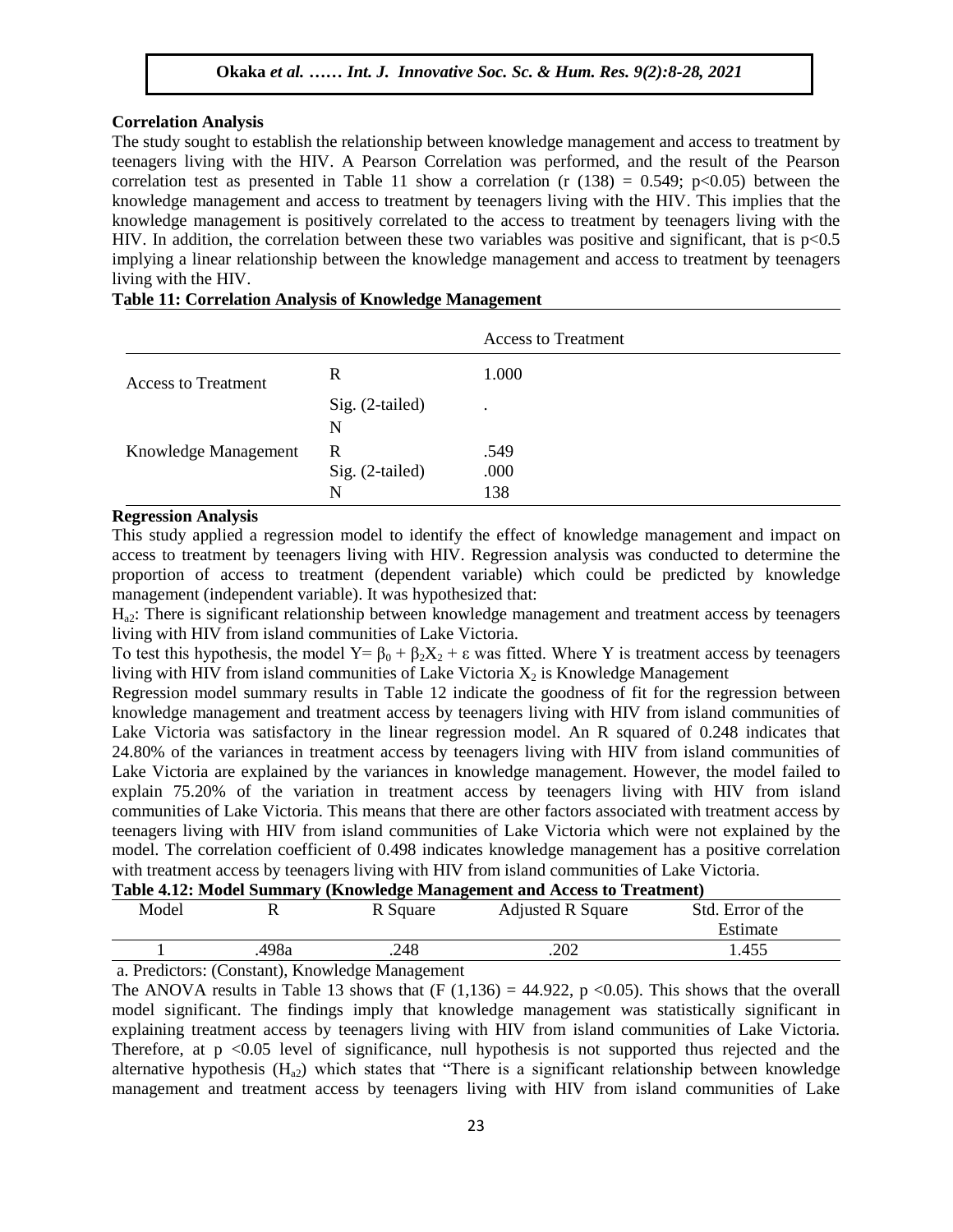| Victoria" is accepted implying that knowledge management has a significant influence on treatment |  |  |  |  |
|---------------------------------------------------------------------------------------------------|--|--|--|--|
| access by teenagers living with HIV from island communities of Lake Victoria.                     |  |  |  |  |

| Sig.             |
|------------------|
| 000 <sup>b</sup> |
|                  |
|                  |
|                  |

#### **Table 13: ANOVA Statistics (Knowledge Management and Treatment Access.)**

a. Dependent Variable: Access to Treatment

b. Predictors: (Constant), Knowledge Management

Regression of coefficients results in Table 14 shows that there is a positive and significant relationship between knowledge management and treatment access by teenagers living with HIV from island communities of Lake Victoria as supported by a p<0.05 and a beta coefficient of 0.388. This implies that a unit increase in knowledge management would increase the treatment access by teenagers living with HIV from island communities of Lake Victoria by 0.512 units. This was supported by the t values whereby  $_{t \text{ cal= } 16.516 > t \text{ critical} = 1.96}$  at a 95 percent confidence level which depicts that we reject the null and accept the alternative hypothesis. Further, this confirms the positive effect of knowledge management on treatment access by teenagers living with HIV from island communities of Lake Victoria. The fitted equation is as shown below:  $Y = 6.876 + 0.512X_2$  that is treatment access by teenagers living with HIV from island communities of Lake Victoria =  $6.876 + 0.512$  Knowledge Management

| Table 14. Regi ession Coemetents (Trio wreige Management and Treatment Access |       |                                    |                     |   |      |
|-------------------------------------------------------------------------------|-------|------------------------------------|---------------------|---|------|
|                                                                               |       |                                    | <b>Standardized</b> |   |      |
|                                                                               |       | <b>Unstandardized Coefficients</b> | <b>Coefficients</b> |   |      |
| <b>Model</b>                                                                  |       | <b>Std. Error</b>                  | Beta                | m | Sig. |
| (Constant)                                                                    | 6.876 | .436                               |                     |   | 000  |

|  | Table 14: Regression Coefficients (Knowledge Management and Treatment Access |
|--|------------------------------------------------------------------------------|
|--|------------------------------------------------------------------------------|

Anowicage 2012.<br>Management 512. 031. A49

a. Dependent Variable: Treatment access by teenagers living with HIV from Island Communities of Lake Victoria.

16.516 .000 .512 .031 .449 .0516 .000<br>Management

#### **CONCLUSION**

Knowledge

Based on the inferential analysis findings, it can be concluded that characterize m-Health utilization by teenagers positively and significantly affected access to treatment by teenagers living with HIV/AIDS in island communities of Lake Victoria. The study findings are in line with the findings by Deloitte (2012) state that characterize m-Health utilization by teenagers and provided opportunities to develop m-Health solutions to improve health care. Characterization of m-Health determine the services, such as, simple text messaging to improve treatment compliance and applications for diagnostic and treatment support, and complex system infrastructures that enable remote monitoring and audio-visual communication for real time interaction between patients and providers that are available.

From the inferential analysis, the results indicates that that knowledge management of m-Health information by teenagers living with HIV positively and significantly affected access to treatment by teenagers living with HIV/AIDS in island communities of Lake Victoria. The study findings are in line with the findings by Edem and Ani (2010) observed that knowledge has become the driving force for social development, the attention of the society to information and knowledge is rising and people's demands for information and knowledge is increasing step by step Teenagers, recognized as a critical intervention cohort, makes it is pertinent to understand how they get informed via m-Health for decision making on matters HIV and AIDS.

#### **RECOMMENDATION**

The study found that all four m-health dimensions had a significant positive effect on access to treatment by teenagers living with HIV/AIDS in island communities of Lake Victoria. The policy implications will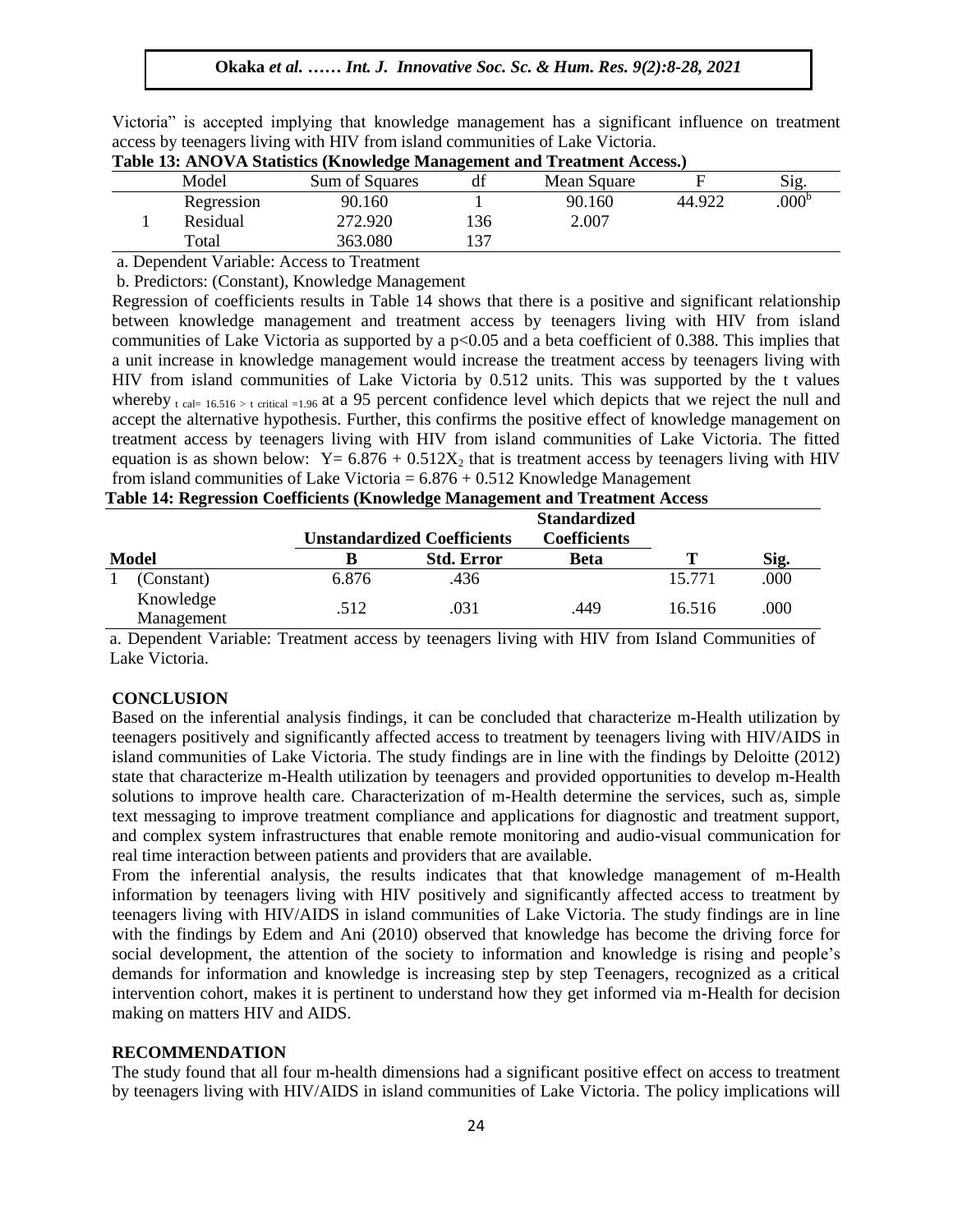be highly relevant regarding m-health utilization which requires to be implemented through multidimensional approach may render improved access to treatment by teenagers living with HIV/AIDS than dimensional approach may render improved access to treatment by teenagers living with HIV/AIDS than the single-dimensional approach in island communities of Lake Victoria. This has important implications for the design of m-health utilization and implementation strategies to policymakers. Moreover, the strength of the influence of characterization of m-Health, technology obsolescence, community support systems and knowledge management are highly relevant for policymakers in developing countries in the systems and knowledge management are highly relevant for policymakers in developing countries in the context of on-going health sector management and institutional reforms. If m-health process can render larger positive effects on access to treatment by teenagers living with HIV/AIDS, designing adequate mhealth utilization and frameworks in the Islands of Lake Victoria could help significantly in increasing the meand annuation and ratheworks in the formats of Early Treatm could nego graniteating in increasing the quality of life of teenagers through better access to treatment services. The study thus assists policymakers in coming up with policies geared towards improving access to treatment by teenagers living with HIV/AIDS in island communities of Lake Victoria.

# **REFERENCES**

- Addicott, R., McGivern, G., & Ferlie, E. (2006). Networks, organizational learning and knowledge management: NHS cancer networks. *Public Money and Management*, *26*(2), 87-94.*.*
- Agar, J. (2013). *Constant touch: A global history of the mobile phone*. Icon Books Ltd.
- Alavi, M., &Leidner, D. (1999). Knowledge management systems: issues, challenges, and benefits. *Communications of the Association for Information systems*, *1*(1), 7.
- Alin A (2010). Multicollinearity. Wiley Interdisciplinary Reviews: Computational Statistics, *2*(3), 370- 374.
- Allison P (2012). When can you safely ignore multicollinearity. Statistical Horizons, 5(1).
- Barnett T & Whiteside A (2002). AIDS in the  $21<sup>st</sup>$  Century Disease and Globalization. London: Routledge.<http://www.ncbi.nlm.nih.gov/pmc/articles/PMC3387685/#R3>
- Berkman F &Kawachi I (2000). A Historical Framework for Social Epidemiology. In: Berkman Lisa F, Kawachi Ichiro., editors. Social Epidemiology. New York: Oxford University Press; 2000. pp. 3– 12.<http://www.ncbi.nlm.nih.gov/pmc/articles/PMC3387685/#R5>
- Bonuck K (1993). AIDS and families: cultural, psychosocial, and functional impacts. *Social Work in Health Care*. 1993;18(2):75–89.
- Bor R, Miller R, & Goldman E (1993). HIV/AIDS and the Family: A Review of Research in the First Decade.Journal of Family Therapy. 1993;15:187–204.
- Bwisa H. and Gacuhi A. (1999), *Africa Technology Policy Studies,* Working Paper no. 19,
- Carlson L,Marcu D, and Okurowsk E (2013).Building a Discourse-Tagged Corpus in the Framework of Rhetorical Structure Theory (PDF). University of Pennsylvania. Retrieved 19 April.
- Campbell D & Stanley C (1963). Experimental and quasi-experimental designs for research. Chicago: Rand McNally.https://journals.uair.arizona.edu/index.php/jmmss/article/viewFile/18302/18037
- Chambers R (1997). Whose Reality Counts: Putting the First Last. London: Intermediate Technology Publications.
- Chambers R (1993)*.* Challenging the professions: Frontiers for rural development. London: Intermediate Technology Publications. Pg. xvi.
- Cohen J, Cohen P, West G & Aiken S (2013). Applied multiple regression/correlation analysis for the behavioral sciences. Routledge.
- Cornwall A (2002). Beneficiary, Consumer, Citizen: Perspectives on Participation for Poverty Reduction. Sida Studies, pp 11.
- Darlington, R. B., & Hayes, A. F. (2016). Regression and linear models. New York: Guilford Press.
- Davenport H (1994). Saving IT's Soul: Human Centered Information Management. Harvard Business Review 72 (2): 119–131.
- Edem N & Ani O (2010). Knowledge management in academic libraries in Nigeria, A Paper presented at the national conference and AGM of the NLA tagged. Unity 2010, held at the Africa hall of the international conference centre, Abuja.
- Ethridge E (2004). Research Methodology in Applied Economics. John Wiley & Sons,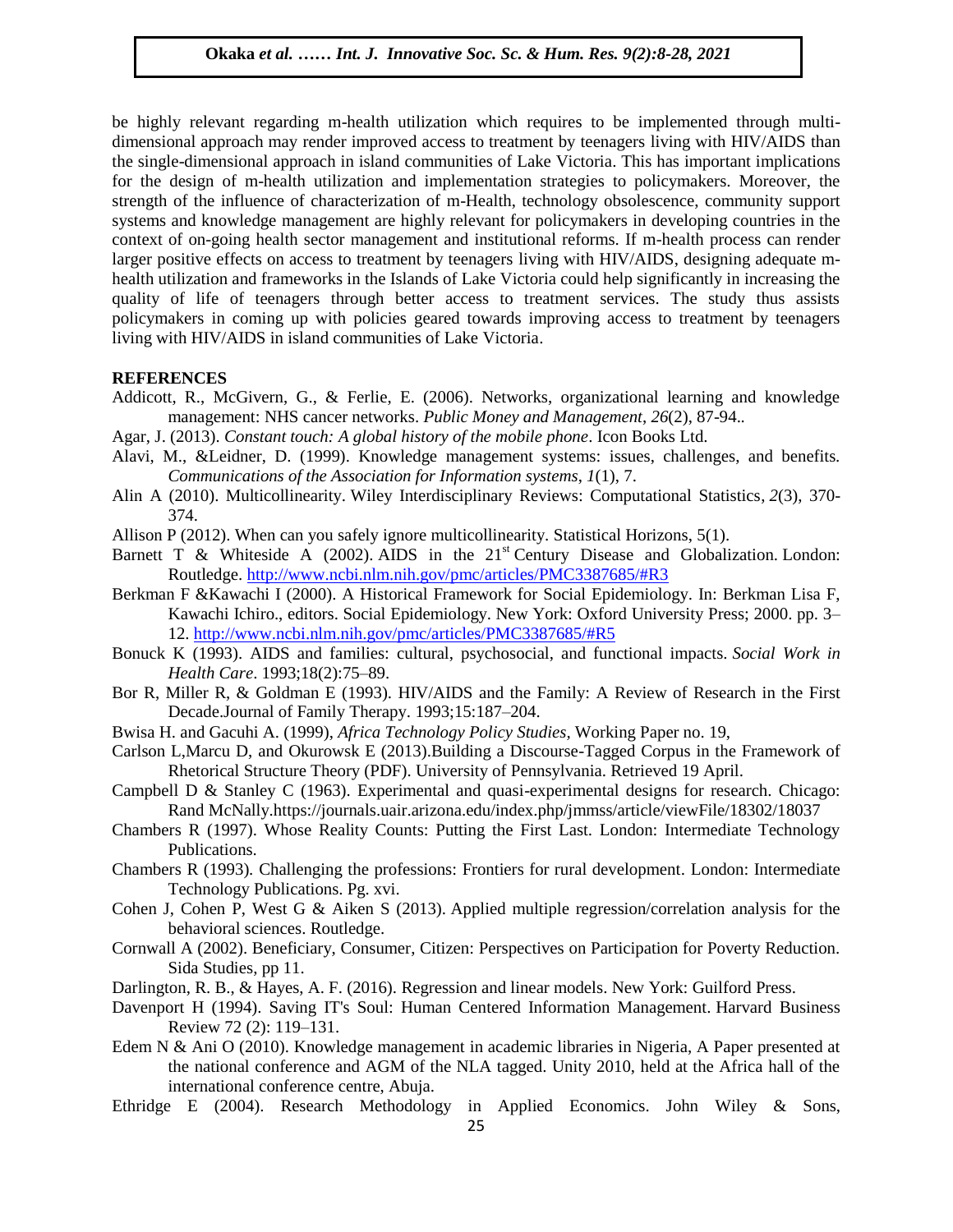p.24http://research-methodology.net/research-methodology/research-design/conclusiveresearch/descriptive-research/#\_ftn2

- Florence M, Lutzen K, & Alexius B (1994). Adaptation of Heterosexual Infected HIV Positive Women: A Swedish Pilot Study. Health for Women International. 1994;15(4):265–273
- Garson D (2012). Testing statistical assumptions. Asheboro, NC: Statistical Associates Publishing.
- Garson D. (2013). Factor analysis. Statistical Associates Publishing.
- Germanakos P, Mourlas C, & Samaras G (2005). A Mobile Agent Approach for Ubiquitous and Personalized eHealth Information Systems. Proceedings of the Workshop on Personalization for e-Health of the 10th International Conference on User Modeling (UM'05). Edinburgh, July 29, 2005, pp. 67–70.
- Girard P & Girard L (2015). Defining knowledge management: Toward an applied compendium (PDF). Online Journal of Applied Knowledge Management. 3 (1): 14.
- Glanz K, Barbara R, & Viswanath K (2008). Health behavior and health education: theory, research, and practice. (4th ed.). San Francisco, CA: Jossey-Bass. pp. 45–51. [ISBN](https://en.wikipedia.org/wiki/International_Standard_Book_Number) [978](https://en.wikipedia.org/wiki/Special:BookSources/978-0787996147) 0787996147.[https://en.wikipedia.org/wiki/Health\\_belief\\_model#cite\\_note-HBM\\_Decade\\_Later-1](https://en.wikipedia.org/wiki/Health_belief_model#cite_note-HBM_Decade_Later-1)
- Greenhalgh T, Robert G, Macfarlane F, Bate P, Kyriakidou O, and Peacock R (2005). Storylines of Research in Diffusion of Innovation: A Meta-narrative Approach to Systematic Review. Social Science & Medicine 61: 417–430. [doi](https://en.wikipedia.org/wiki/Digital_object_identifier)[:10.1016/j.socscimed.2004.12.001.](https://dx.doi.org/10.1016%2Fj.socscimed.2004.12.001)
- Guiltinan J (2009). Creative Destruction and Destructive Creations: Environmental Ethics and Planned Obsolescence. Journal of Business Ethics.
- Gujarati D (2014). Econometrics by example. Palgrave Macmillan.
- Hair J, Black C, Babin J, and Anderson E (2014). Multivariate data analysis.
- Hall V (1999). The relationship between social support and health in gay men with HIV/AIDS: an integrative review. *Journal of the Association of Nurses in AIDS Care*. 1999;10(3):74–86.
- Heymann J, Earle A, Rajaraman D, Miller C, Bogen K. Extended Family Caring for Children Orphaned by AIDS: Balancing Essential Work and Caregiving in a High HIV Prevalence Nations. AIDS  $Care.2007;19(3):337-345.$
- Hocking R (2013). Methods and applications of linear models: regression and the analysis of variance. John Wiley & Sons.
- Igbinovia O &Ikenwe J (2015).Influence of Knowledge Sharing in Reducing the Spread of HIV/AIDS among Adolescents in Rural Areas in Delta State, Nigeria
- Janz K & Marshall B (1984). The Health Belief Model: A Decade Later*.* Health Education & Behavior 11 (1):1–47[.https://en.wikipedia.org/wiki/Health\\_belief\\_model#cite\\_note-](https://en.wikipedia.org/wiki/Health_belief_model#cite_note-HBM_Decade_Later-1)HBM Decade Later-1
- Joint United Nations Programme on HIV/AIDS (2010). Global Report. Geneva: UNAIDS, 2010. Accessed April 12, 2012 fromhttp://www.unaids.org/globalreport/Global\_ report.htm
- Kadushin G (1996). Gay men with aids and their families of origin: an analysis of social support. Health and Social Work. 1996;21(2):141–149.
- Katz E, Levin M, & Hamilton H (1963). Traditions of Research on the Diffusion of Innovation. American Sociological Review 28 (2): 237-25[2.doi](https://en.wikipedia.org/wiki/Digital_object_identifier)[:10.2307/2090611.](https://dx.doi.org/10.2307%2F2090611)
- Kissling E, Allison H, Seeley A, Russell S, Bachmann M, Musgrave D, & Heck S (2005). Fisherfolk are among those most at risk to HIV: a cross-country comparison of estimated prevalence and numbers infected among groups at risk. AIDS 19: 1939-1946
- Kumar S, Nilsen W, Pavel M, & Srivastava M (2013). Mobile health: revolutionizing healthcare through trans-disciplinary research. Computer. 2013; 46(1):28–35.
- Kurpius R & Stafford E (2006). Testing and measurement: A user-friendly guide. Thousand Oaks: Sage Publications.
- Lamb W, Hair H, & McDaniel D (2009). Essentials of marketing. 6th ed., international student ed. Mason (Ohio): South-Western:, 2009.
- Lane D, Isenberg D, & Knoop C (2007).Iqbal Quadir, Gonofone, and the Creation of Grameenphone (Bangladesh).Boston: Harvard Business School Publishing.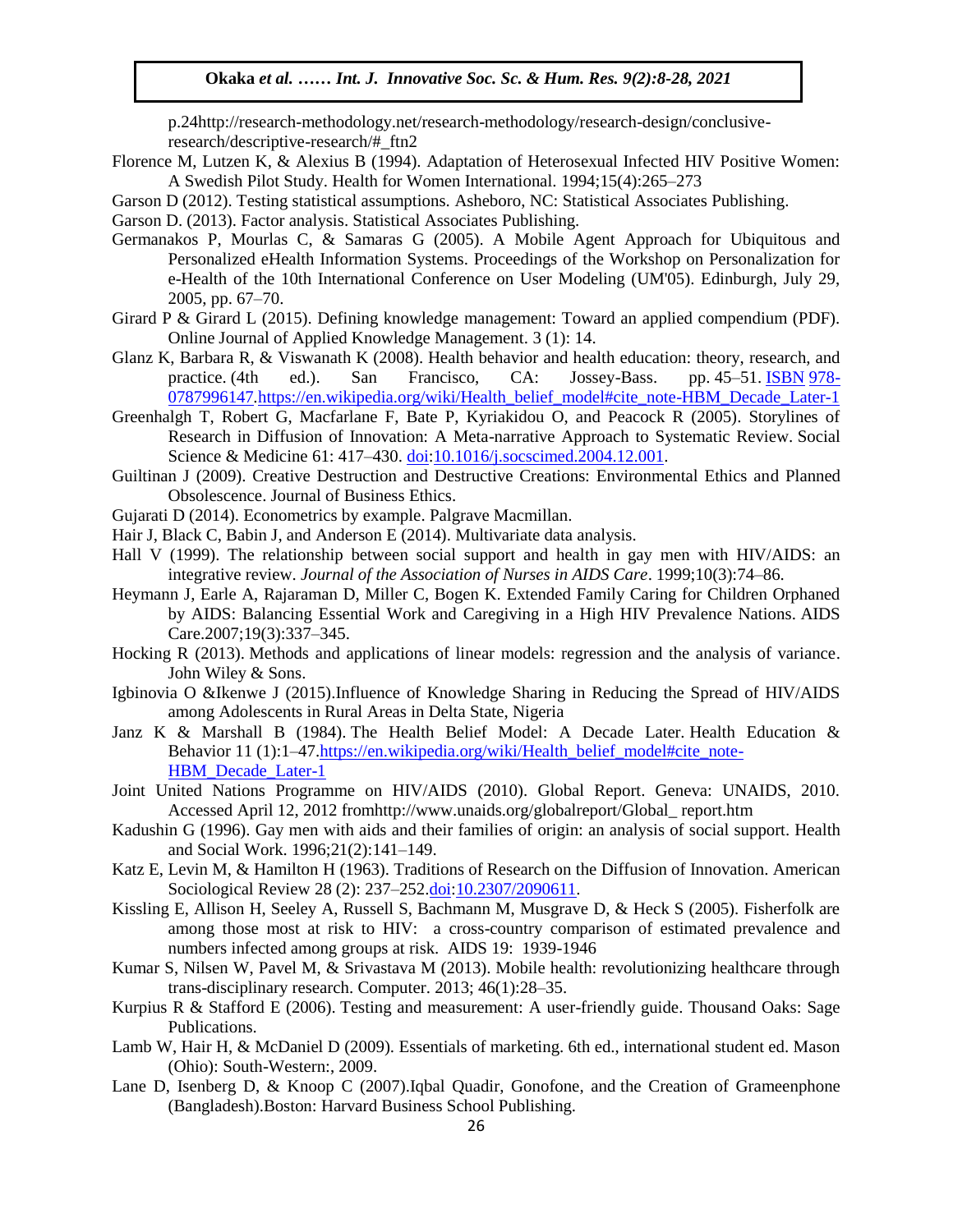- Mail & Guardian Africa Business Magazine (2015)[.http://mgafrica.com/article/2015-06-15-african-youth](http://mgafrica.com/article/2015-06-15-african-youth-account-for-65-of-the-continents-80-billion-consumer-spending-and-ad-targeting)[account-for-65-of-the-continents-80-billion-consumer-spending-and-ad-targeting.](http://mgafrica.com/article/2015-06-15-african-youth-account-for-65-of-the-continents-80-billion-consumer-spending-and-ad-targeting)
- Makoae N (2015). The Symptom Experience of People Living with HIV/AIDS in Southern Africa. Journal of the Association of Nurses in AIDS Care. 2005;16(3):22–32.
- Mertler A & Reinhart R (2016). Advanced and multivariate statistical methods: Practical application and interpretation. Routledge. Arugu extension. Routleage.<br>The Magazine Soc. Sc. Sc. 8(1):1-11, 2020. Sc. 8(1):1-11, 2020. Sc. 8(1):1-11, 2020. Sc. 8(1):1-11, 2020. Sc.
- Miller K (2005). Communication Theories: Perspectives, Processes, and Contexts. New York City: McGraw-Hill Education. p. 126.
- Mohan G (2008). Participatory Development. The Companion to Development Studies. Hodder Education. pp 46.  $\text{Equcaiton. pp 40.}$
- Mulaik S (2009). Foundations of Factor Analysis, Second Edition. CRC Press.
- Nancy K & Marshall (1984). The Health Belief Model: A Decade Later [https://deepblue.lib.umich.edu/bitstream/handle/2027.42/66877/10.1177\\_109019818401100101.p](https://deepblue.lib.umich.edu/bitstream/handle/2027.42/66877/10.1177_109019818401100101.pdf) df [Arug](https://deepblue.lib.umich.edu/bitstream/handle/2027.42/66877/10.1177_109019818401100101.pdf)u & Wosu …… Int. J. Innovative Soc. Sc. & Hum. Res. 8(1):1-11, 2020
- National AIDS Control Council of Kenya (2014). Kenya AIDS Response Progress Report 2014: Progress towards Zero.
- Nöstlinger C, Loos J, &Verhoest X (2015). Coping with HIV in a culture of silence: results of a bodymapping workshop. Jan  $31(1)$ :47-8. doi:  $10.1089/a$ id.2014.0316. AIDS Res Hum Retroviruses.
- O'brien M (2007). A caution regarding rules of thumb for variance inflation factors. Quality  $\&$ Quantity, 41(5), 673-690.
- Okaka P &Makori M (2015).Social Media Influence on Termination of Slum Teenage Pregnancy; Nyalenda Slum, Kisumu County. LAP Lambert Academic Publishing. ISBN10 3659670537
- Okoth-Okombo D (1999). Language and ethnic identity: the case of the Abasuba, Kenya Journal of Sciences (Series C, Humanities and Social Sciences) 5, 1, 21–38.
- Pallant J (2010). SPSS survival manual: A step by step guide to data analysis using SPSS. Maidenhead.
- Peltzer K &Ramlagan S (2011). Perceived stigma among patients receiving antiretroviral therapy: a Perceiving C (2011). The M (1):  $\frac{1}{2}$  and  $\frac{1}{2}$  and  $\frac{1}{2}$  and  $\frac{1}{2}$  and  $\frac{1}{2}$  and  $\frac{1}{2}$  and  $\frac{1}{2}$ prospective study in KwaZulu-Natal, South Africa. AIDS Care. 2011;23(1):60–68.
- Pimmer C &Tulenko K (2015). The convergence of mobile and social media. Affordances and constraints of mobile networked communication for health workers in low- and middle-income countries. Mobile Media & Communication. 4: 1–18.
- Qiang C, Yamamichi M, Hausman V, & Altman D (2011). Mobile applications for the health sector. Washington: World Bank.
- Robert H (2010). Financing of HIV/AIDS programme scale-up in low-income and middle-income countries, 2009–31, The Lancet, Volume 376, Issue 9748, 1254 - 1260
- Rogers E (2003). Diffusion of Innovations, 5th Edition. Simon and Schuster. ISBN 978-0-7432-5823-4.
- Rogers M (1962). [Diffusion of innovations](https://books.google.com/books?id=zw0-AAAAIAAJ) (1st ed.). New York: Free Press of Glencoe. [OCLC](https://en.wikipedia.org/wiki/OCLC) [254636.](https://www.worldcat.org/oclc/254636)
- Sheppard H, Hartwick J, &Warshaw R (1988). The Theory of Reasoned Action: A Meta-Analysis of Past Research with Recommendations for Modifications and Future Research. Journal of Consumer Research. 15 (3): 325–343. JSTOR 2489467. doi:10.1086/209170.
- Shields P & Nandhini R (2013). A Playbook for Research Methods: Integrating Conceptual frameworks and Project Management. Stillwater, OK: New Forums Press.
- Tabachnick G &Fidell S (2007). Profile analysis: the multivariate approach to repeated measures. Using multivariate statistics, 311-374.
- Tavakol M &Dennick R (2011). Making sense of Cronbach's alpha. International journal of medical education, 2, 53.
- Thanasegaran G (2009). Reliability and Validity Issues in Research. Integration & Dissemination, 4.
- Tomlinson M, Rotheram-Borus M, Swartz L, & Tsai A (2013). Scaling Up mHealth: Where Is the Evidence? PLoS Med 10(2): e1001382. doi:10.1371/journal.pmed.1001382
- Tufte P (2009). Participatory communication a practical guide ([Online-Ausg.] ed.). Washington, DC: World Bank. pp. 5,6. **ISBN 978-0-8213-8010-9**.
- UNAIDS Outlook Report (2012). Young People Are Leading the Prevention Revolution. Accessed